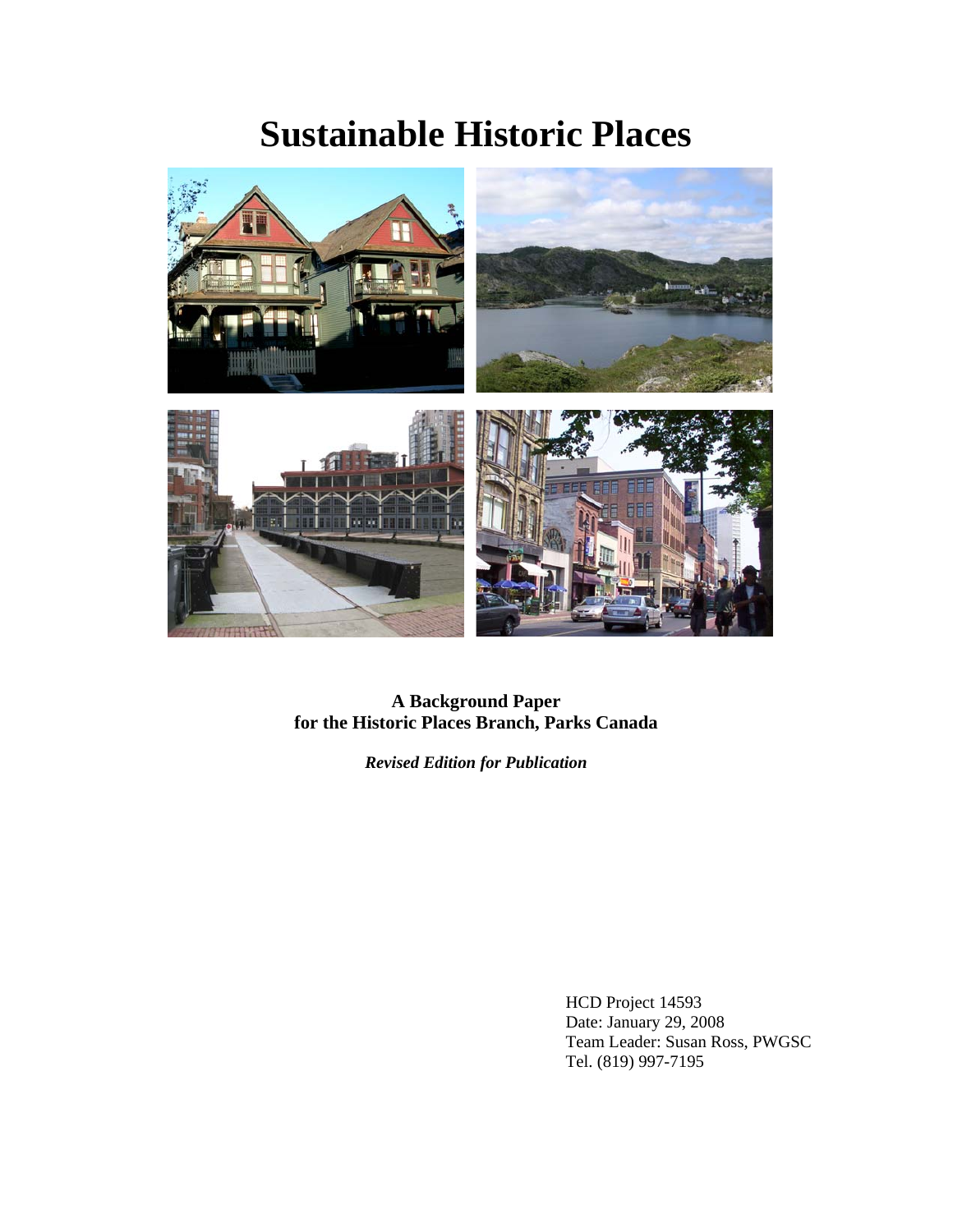*Photo credits*: Mole Hill Housing, Vancouver (S. Ross) Brigus Harbour, Newfoundland (S. Ross) Roundhouse Community Centre, Vancouver (S. Ross) Barrington Street, Halifax (D. Dyke)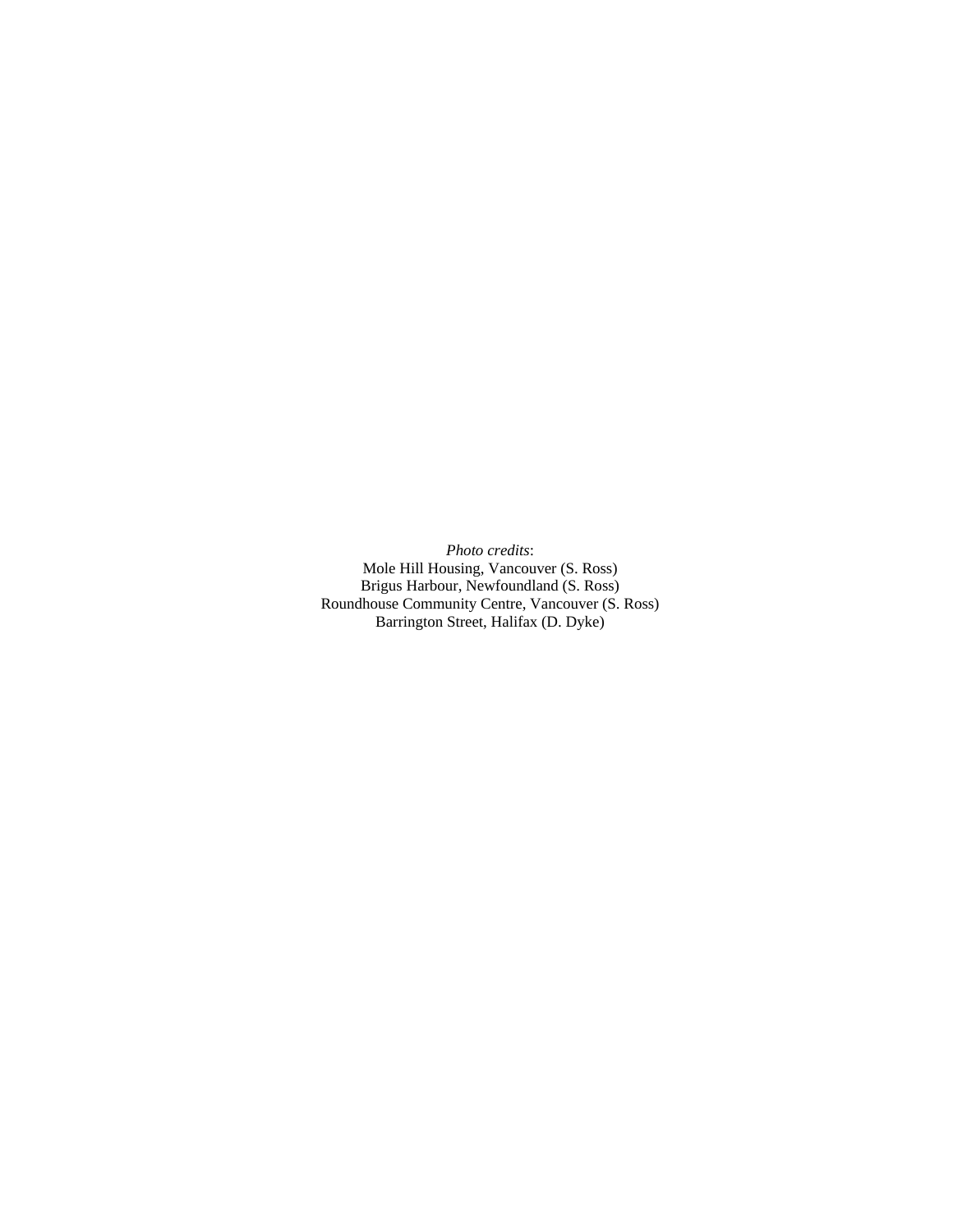# **CONTENTS**

| 1.  |                                                                                                                                                                                                                                                                                                                                                                    |
|-----|--------------------------------------------------------------------------------------------------------------------------------------------------------------------------------------------------------------------------------------------------------------------------------------------------------------------------------------------------------------------|
| 1.1 |                                                                                                                                                                                                                                                                                                                                                                    |
| 1.2 | Sustainable development<br>Sustainable building, including green building/design<br>Expanding definitions of sustainability and of heritage<br>Cultural sustainability                                                                                                                                                                                             |
| 1.2 | Federal commitment to sustainability and related funding programs<br><b>Related Canadian initiatives</b><br>Related international initiatives                                                                                                                                                                                                                      |
| 2.  |                                                                                                                                                                                                                                                                                                                                                                    |
| 2.1 | Elements of sustainable/green design<br>Sustainable characteristics of heritage conservation<br>Sustainable characteristics of heritage buildings and sites<br>Environmental performance of heritage buildings<br>Cost of sustainability/cost of heritage                                                                                                          |
| 2.2 | Integrated design process<br>Life-cycle assessment<br>Operating energy<br>Embodied energy<br>Durability of building materials and assemblies<br>Construction, renovation and demolition waste management<br>Mitigation of hazardous materials                                                                                                                      |
| 3.  | Benefits of sustainable building assessment systems<br>Concerns with sustainable building assessment systems<br>Sustainable building assessment systems and historic buildings<br>Adapting sustainable building assessment systems to heritage buildings<br>Information, research, data and tools required<br>Sustainable design for historic buildings and places |
| 4.  |                                                                                                                                                                                                                                                                                                                                                                    |
| 5.  |                                                                                                                                                                                                                                                                                                                                                                    |
|     | <b>APPENDICES</b>                                                                                                                                                                                                                                                                                                                                                  |
| A   | Related Initiatives since 2005                                                                                                                                                                                                                                                                                                                                     |

- B Literature Review since 2005
- C Examples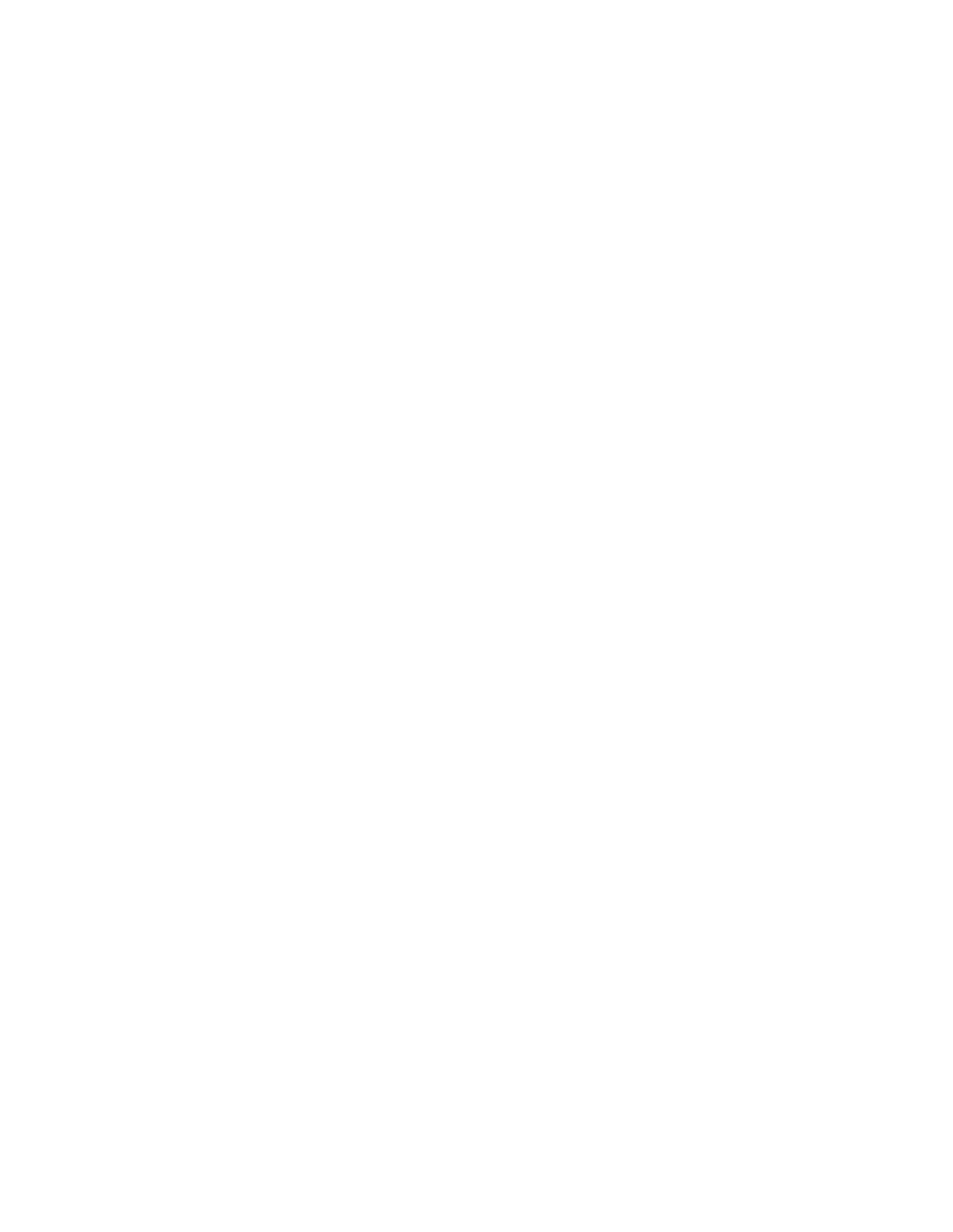# **1. INTRODUCTION**

This paper was written by Susan Ross and Andrew Powter, both conservation architects with Heritage Conservation Directorate (HCD), Professional and Technical Programs, Public Works and Government Services Canada (PWGSC),<sup>1</sup> as part of a service agreement with the Historic Places Program Branch, now the Historic Places Branch (HPB), Parks Canada, to provide a background paper regarding the integration of environmental and cultural sustainability and particularly, integration of sustainable development and the conservation of historic places.

Originally written in 2004-2005, the paper has been updated by HPB and HCD, in January 2008, in particular with respect to background events (described in section 1.3) and web-based references provided in the endnotes and bibliography.

## **1.1 Objectives**

This discussion paper was intended to provide an overview of recent developments of the application of sustainable development principles to built heritage, recognizing current federal and international trends. Working from core principals of sustainability, it considered the opportunities and problems of applying these principles to buildings and in particular to historic places. Specific consideration was given to assessment systems that had recently been developed to measure the environmental performance part of sustainability of buildings. The implications for historic places were considered.

This paper contributed, and still contributes, to the HPB's ongoing work to foster broad engagement in heritage conservation through the Historic Places Initiative by identifying opportunities for the further development of appropriate sustainable building practices for historic places. It also allows to identify avenues that HPB could follow to achieve its goals, for example, by influencing existing programs related to sustainable development in order that they take into account the objectives of HPB and include in their process consideration of the *Standards and Guidelines for the Conservation of Historic Places in Canada* during any intervention that could affect historic places.

#### **1.2 Definitions**

For definitions of "historic place," "heritage value" and "character-defining elements," terms used throughout this document, refer to *the Standards and Guidelines for the Conservation of Historic Places in Canada.* 

**Sustainable Development:** A broad definition now used by general consensus derives from the Bruntland Report*, Our Common Future*, in 1987. It defines sustainable development as that which

*"meets the needs of the present without compromising the ability of future generations to meet their own needs…"<sup>2</sup>*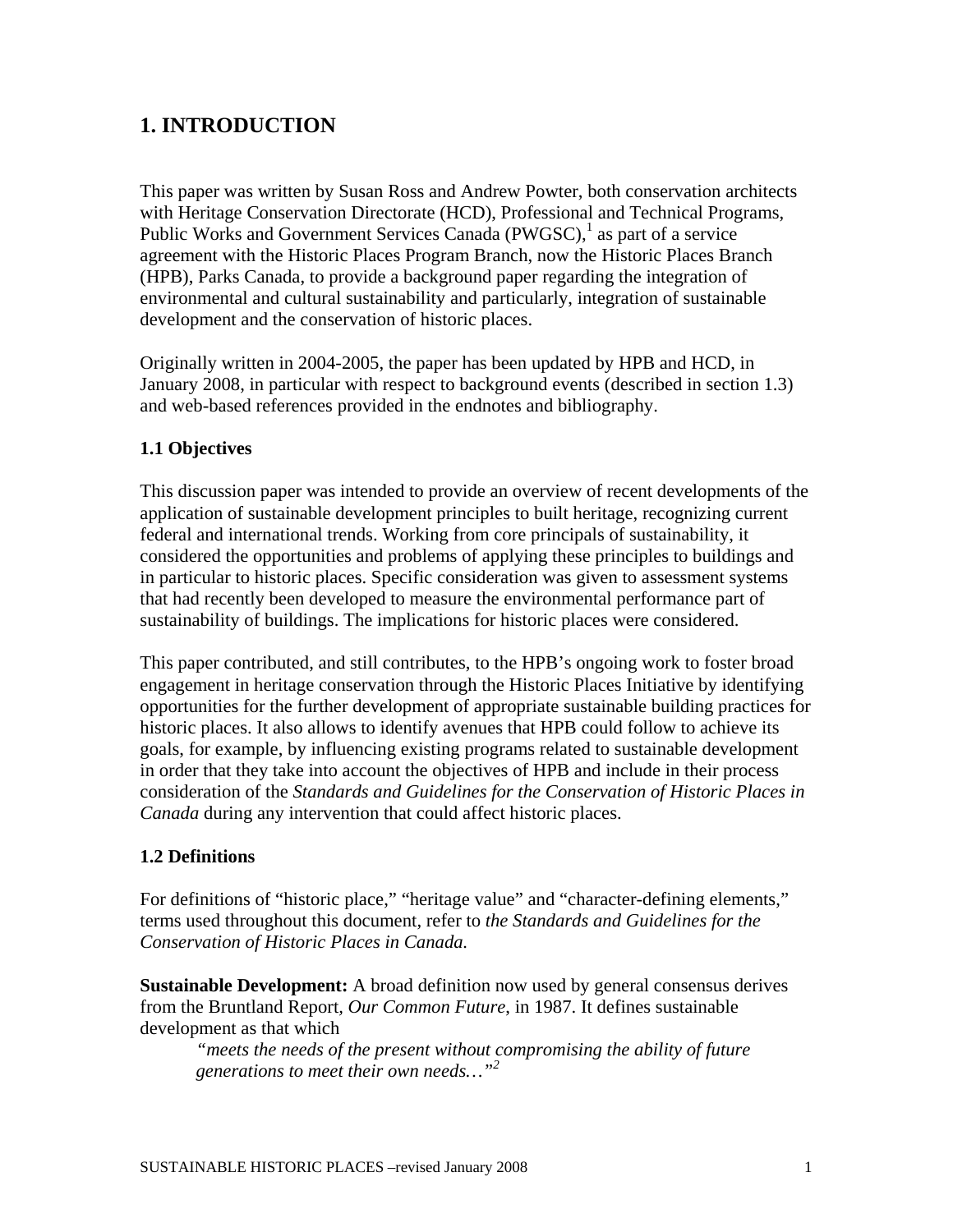If, initially, the concern was mainly with limiting the impact on the environment, natural resources and related economic activity, Agenda 21 at the Rio Earth Summit expanded the definition to encompass social, cultural and community development factors, including "intangible heritage." Achieving sustainability involves a large range of human activity. It is a global cultural problem of which building is but one part.

**Sustainable building, including green building/design:** Sustainable buildings avoid or minimize negative impacts on the environment through the conservation and efficient use of resources, and respect for biodiversity and ecological harmony. They also recognize the role construction and buildings play in fostering regional and local culture and traditions, and community life. Sustainable buildings require balancing economic, social, cultural and financial demands with the need to responsibly manage our environment so that their carrying capacity does not exceeded by human activities. "Green building," another term that is also used, tended originally to be more directly focused on the natural environment, including consideration of: site impact, water and energy consumption, green house gas production, indoor air quality and waste management.

**Expanding definitions of sustainability and of heritage:** As described above, sustainability is now generally understood to depend on more than just environmental and economic objectives. This shift can be traced over the course of a number of world meetings.<sup>3</sup> In addition to addressing environmental challenges and generating economic empowerment, sustainable projects are expected to enhance social capital and build institutional capacity. The environment, the economy, society and institutions are commonly referred to as the four pillars of sustainability. It is increasingly recognised that sustainability depends upon adopting a holistic or integrated approach to achieving any particular goal.

The concept of heritage has also expanded considerably in the last decades. Heritage has evolved beyond monuments, architectural masterpieces, or historic artefacts, to also include landscapes, industrial and engineering works, vernacular constructions, urban and rural settlements and intangible elements like temporary art forms and skills. This expansion reflects an increasing interest in heritage across society, and the recognition that what has value will continue to evolve with changing social ideals and increased respect for alternate perspectives. This broader view of heritage is reflected in the *Standards and Guidelines for the Conservation of Historic Places in Canada*.

These common trends of expansion and interest in holistic or integrated processes are helping to bridge between heritage conservation and sustainable development.

**Cultural Sustainability:** Cultural sustainability, also referred to as socio-cultural sustainability, is often treated as a sub-category of social sustainability, but it is also related to each of the other pillars. The objective of cultural sustainability is the protection of the diversity of both living and traditional cultures. It is one of the areas of sustainability that most directly relates to heritage conservation. The means of achieving cultural sustainability, through education, training, research, documentation, institution and public activity development, and informed and integrated decision-making processes, are all means familiar to heritage conservation.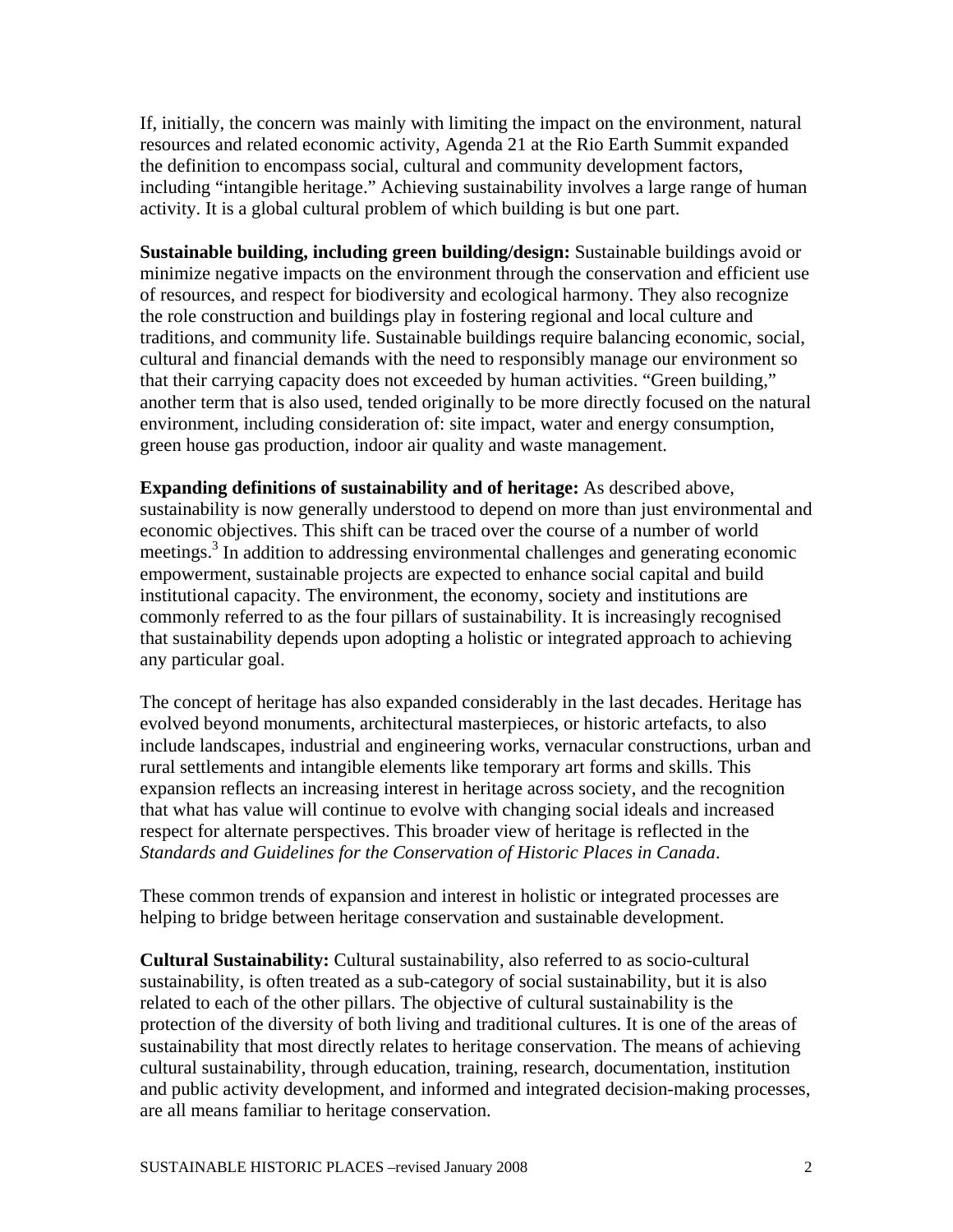The definition of cultural sustainability continues to evolve. Some definitions do not refer explicitly to the preservation of built heritage. There is an opportunity for advocates of heritage conservation to encourage its inclusion in the definitions being promoted by others.<sup>4</sup> HCD's preliminary work in this area suggests that socio-cultural sustainability be evaluated in terms of community participation and user satisfaction, public access and amenities, integrated conservation (urban, rural, natural), education, skills and employment opportunities, and conservation of heritage value, knowledge, skills and materials.

The objectives of the larger category of social sustainability of which cultural sustainability is a part begin with such basic elements as human rights, and include important economic objectives, which may be measured in terms of factors like employment and access to affordable housing. These areas also offer important areas for the integration of the objectives of heritage conservation, whose economic benefits can play a critical social role. The potential importance of heritage conservation for economic sustainability is further developed in this paper.

## **1.3 Context**

This section provides an overview of the federal commitment to sustainability that provides the policy context for this paper, and presents a number of related national and international initiatives as surveyed up to February 2005. Since then, the number of related initiatives and projects in Canada, the USA and elsewhere, has grown exponentially. A brief overview of these additional activities is provided in Appendix A. Related new references are located in Appendix B.

**Canadian/Federal commitment to sustainability:** Through policy and the adoption of international protocols, the Canadian government has already made explicit commitments to sustainability. Some key elements include:

- On December 16, 2002, the Government of Canada ratified the Kyoto Protocol to the United Nations Framework Convention on Climate Change. The protocol entered into force on February 16, 2005.
- In June 1995, with the publication of the guidance document *A Guide to Green Government*, federal departments were directed to take actions to "green" their operations, policies and programs.
- Created in June 1992, the *Canadian Environmental Assessment Act*, included provisions for the protection of physical and cultural heritage.<sup>5</sup>
- Individual federal departments, including PWGSC, Environment Canada, Parks Canada and Canadian Heritage, have all developed sustainable development strategies (SDS). A number of interdepartmental committees exist to provide horizontal integration in this area.<sup>6</sup>
- Canadian Heritage's initial role in developing strategies for socio-cultural sustainability included research and workshops.<sup>7</sup> The Canadian Heritage SDS 2004-2006 referred to a Working Group on Social & Cultural Sustainability aiming to explore social and cultural dimensions of sustainable development.<sup>8</sup>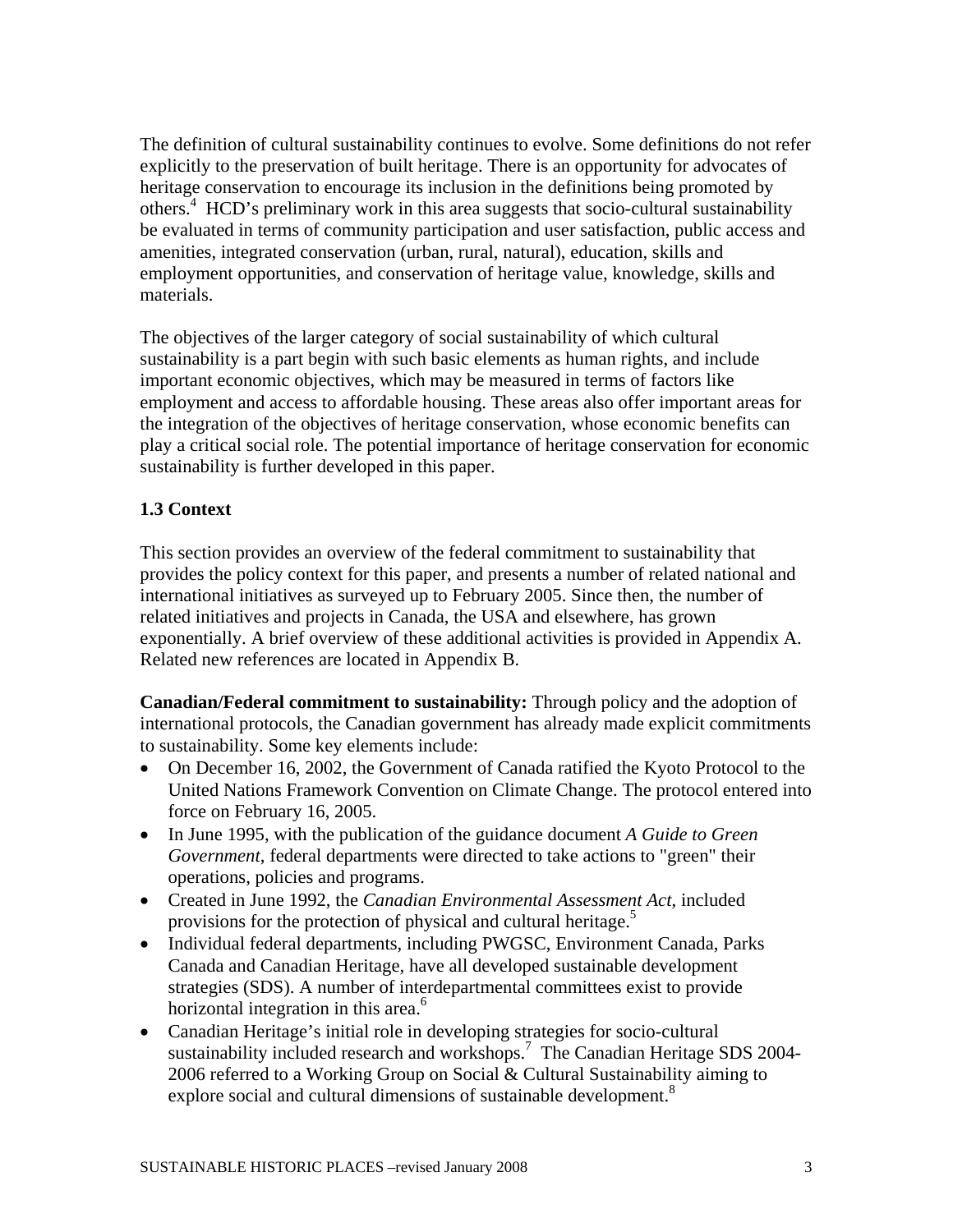• As provider of Real Property Services to all departments, PWGSC is developing tools to measure the environmental performance of federal properties, including an environmental building assessment system adapted to heritage buildings.<sup>9</sup>

Related federal funding has included Environment Canada's EcoAction Community Funding Program, which has provided, since 1995, financial support to community groups for projects that have measurable, positive impacts on the environment. EcoENERGY Retrofit grants were put into place to help homes; small and medium-sized businesses; public institutions and industrial facilities owners, to implement energy saving projects that reduce energy-related greenhouse gases and air pollution.<sup>10</sup>

Funding for sustainability related work on commercial properties has mainly been limited to projects intended to lead to energy or water savings. Newer funding in this area includes the Energy Innovators Initiative (EII), launched by Natural Resources Canada's Office for Energy Efficiency (NRCan / OEE), which provides funding to commercial businesses and public institutions for Retrofit Planning Activities or Retrofit Implementation Projects, as well as useful calculation tools to estimate energy consumption and potential energy savings. This model recognizes that both planning and projects are critical but separate phases of accomplishment.<sup>11</sup>

Related federal research initiatives include:

- National Research Council Canada (NRC–IRC) funding for research and development in construction including renovation, energy efficiency and other elements of sustainability
- Canada Mortgage and Housing Corporation (CMHC) funding for housing research and development including renovation and energy efficiency. This research /case studies on energy-retrofits or green-designed housing projects involving heritage properties.

These programs include new construction and renovation (according to one report, an increasing amount of research funded in relation to construction deals with renovation) but although this might include a historic property, heritage issues are not necessarily explicitly addressed.

**Related national initiatives:** Across Canada, the Heritage Canada Foundation has encouraged the development of the discussion through a research paper " Exploring the Connection Between Built and Natural Heritage," as well as its conference on Heritage Conservation and Sustainable Development (Regina, September 15-17, 2005) and an online advocacy campaign. The annual conference of the Association for Preservation Technology International (APTI), held in September 2005 in Halifax, also included a symposium on sustainable heritage conservation.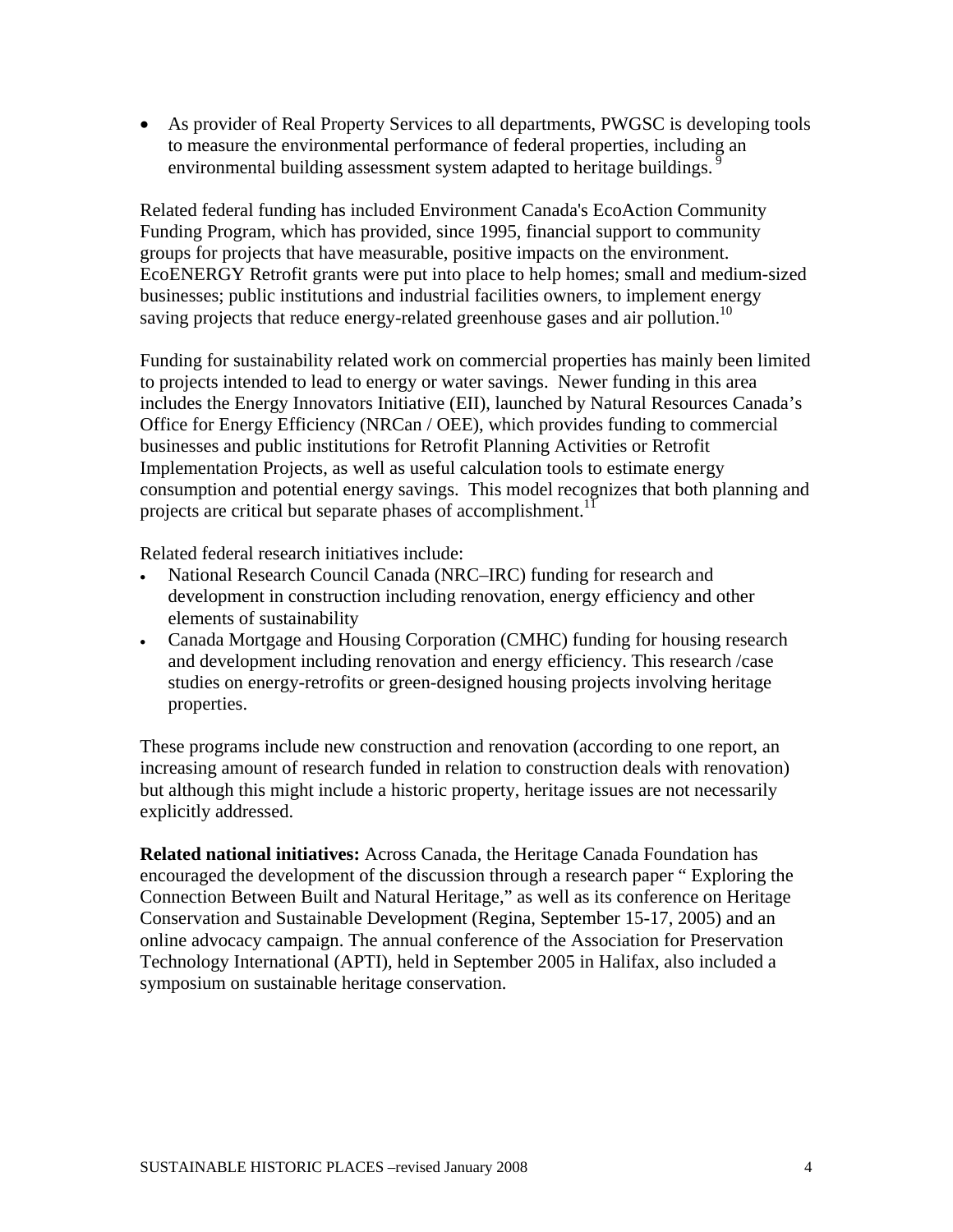**Related international initiatives:** There are a number of important international contexts for the development of new ideas of sustainability, and green building design.

In Europe, the integration of heritage conservation and other social, economic and environmental has been addressed for some time at the level of cities, settlements and landscapes.

- The Declaration of Amsterdam from the European Architectural HeritageYear of 1975 was one of the first documents to promote the idea of integrated conservation, identifying key links of heritage conservation to social and economic sustainability.<sup>12</sup>
- The Aalborg Charter- European Cities and Towns towards Sustainability from 1994 is a critical further reference.<sup>13</sup>
- In 1995, the National Trust (U.K.) devised a Statement of Environmental Principles, and fostered the development of a number of research and policy papers on environmental issues in relation to cultural heritage.
- S.U.I.T., the "Sustainable development of Urban historical areas through an active Integration within Towns" was a European research project that fostered a number of significant workshops and papers on this theme.  $14$

Many countries have national initiatives, such as the US Green Building Council, or its Canadian counterpart.<sup>15</sup> A major player in 2005 was the International Initiative for a Sustainable Built Environment (iiSBE), a non-profit organization headquartered in Ottawa. The iiSBE managed:

- the Green Building Challenge, "an international collaborative effort to develop a building environmental assessment tool that exposes and addresses controversial aspects of building performance and from which the participating countries can selectively draw ideas to either incorporate into or modify their own tools."<sup>16</sup>
- the development of GB Tools, an assessment tool adaptable to local contexts and needs, and therefore potentially affected by socio-cultural factors such as heritage.

The discussion of the integration of sustainability and heritage conservation objectives is spreading in a number of contexts:

- The APTI created a Technical Committee Sustainable Preservation and developed one session devoted to sustainability for the APTI's 2004 conference in Galveston Texas.
- English Heritage produced a series of reports, including *The Historic Environment: A Force for Our Future* (2001) and *Sustaining the Historic Environment* (1997) to help the English government develop a heritage policy that integrates heritage conservation within larger social, economic and environmental goals.
- In 2004, New South Wales (Australia) heritage office released a discussion paper on heritage and sustainability for public comment.<sup>17</sup>
- In the USA "Smart Growth", a concept of community planning related to sustainable development, is being discussed in relation to managing cultural resources.<sup>18</sup>

The University College London (Bartlett) Centre for Sustainable Heritage offers a graduate studies program related to this area.<sup>19</sup>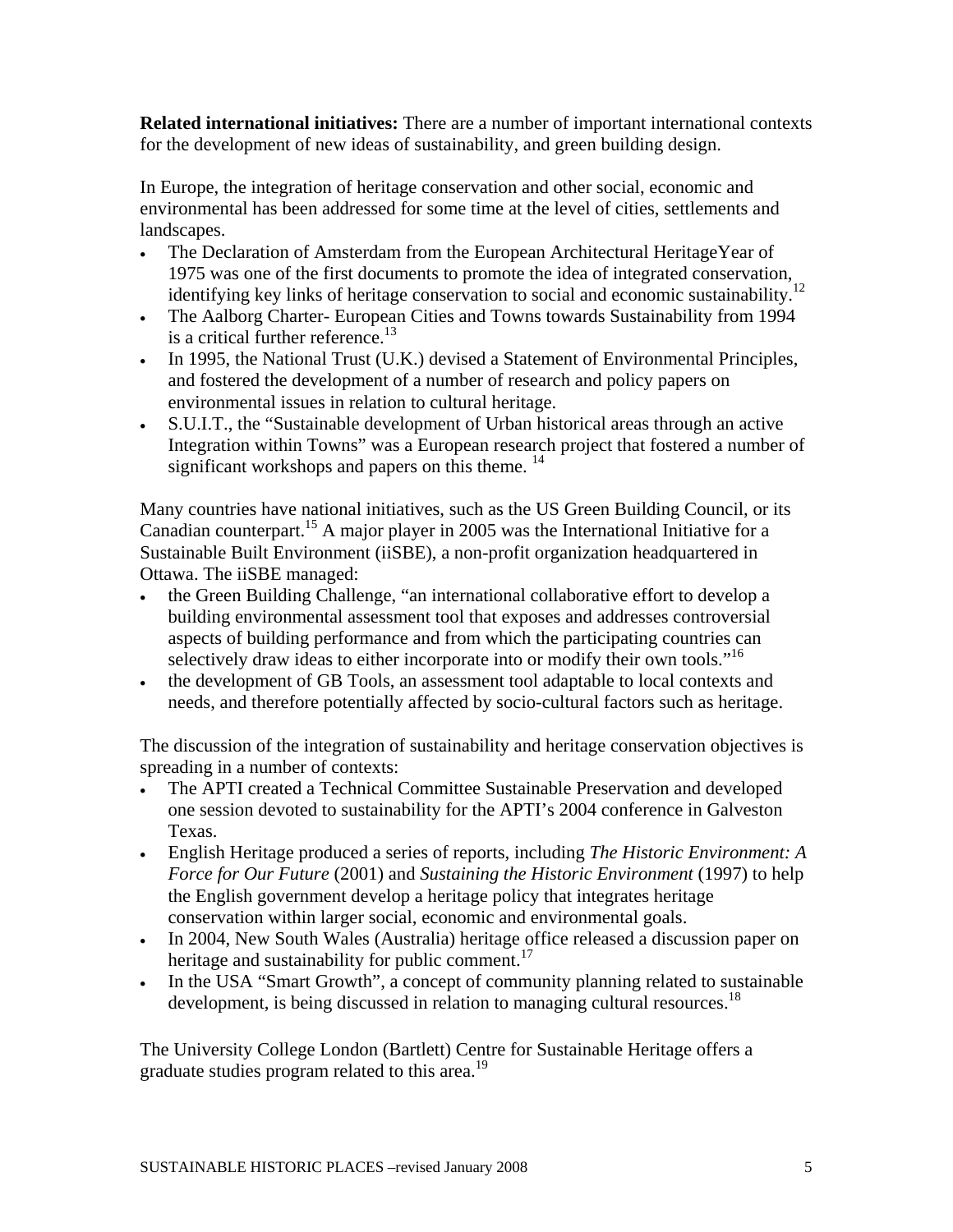# **2. SUSTAINABLE HISTORIC PLACES**

In this section of the paper, the basic strategies of sustainable design are introduced and related to those of heritage conservation, in order to identify potential areas of convergence or conflict. The adaptive reuse of historic places that respect their heritage values and character-defining elements while reflecting sustainable building practices contribute to sustainable development. The issues covered tend to relate more to historic buildings rather than the full range of historic places (archaeological sites, landscapes, districts).

## **2.1 Elements of integration**

**Elements of sustainable/green design:** Green design refers to design strategies now being adopted as part of project planning, which can generally be related to environmental and some related economic goals of sustainable development. Most of those strategies that are now in current use can be described in terms of technical improvements and can be related to energy, water or other resource (sites, materials, finances) savings, as well as to waste and pollution reduction. In addition, a number of strategies address questions of human health and well being, particularly with regards to the interior environment.

Resource-saving strategies include:

- Reuse of existing buildings, reuse of already serviced and /or developed sites, including intensifying density through subdivisions and additions;
- Optimized use of locally available renewable or salvaged materials;
- Optimized use of high durability materials with low embodied energy, and no toxic or health-damaging "gassing off";
- Incorporation of waste recycling facilities, both exterior and interior, including kitchen related wastes and composting.

Energy-saving strategies include:

- Building envelope design (including added insulation, thermal glazing, air-sealing, green roofs);
- Energy saving and pollution reducing heating, ventilation and air conditioning (HVAC) equipment design (by integrating natural ventilation, etc.);
- Use of renewable energy sources like solar and wind power.

Water-saving strategies include:

• Water conservation design through low-consumption equipment, gray water reuse systems, soft/ native landscaping and green roofs.

Site-related strategies include:

- Climate adapted site development and building form, including the use of vegetation for wind and sun control;
- Landscaping that avoids the need for watering, pesticides, and mowing or similar energy-consuming and polluting equipment;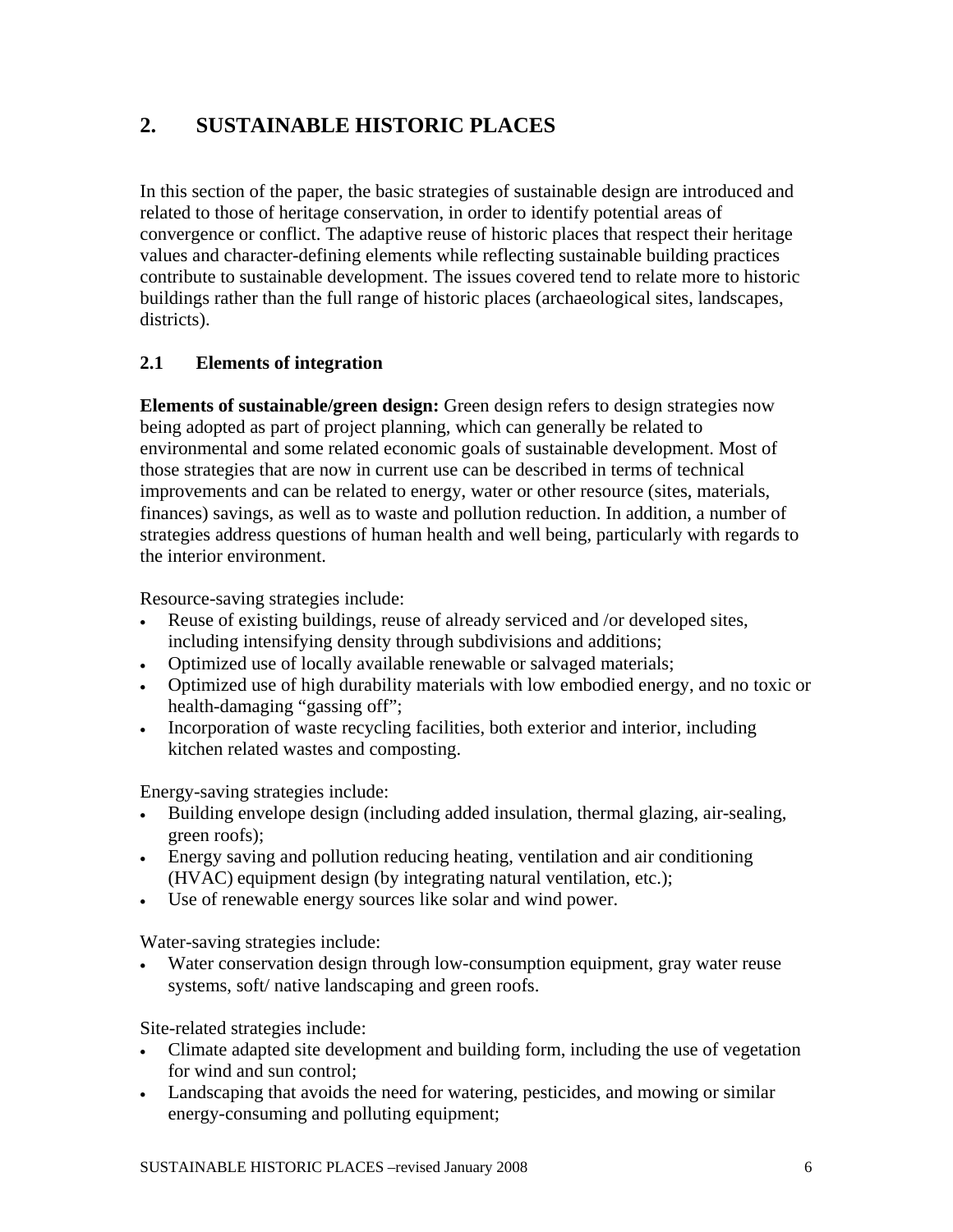• Proximity to public transport network and provision of cycling-related facilities

Strategies related to the interior environment include:

- High quality interior atmosphere including access to daylight and fresh air;
- Flexibility of building design for future reuse potential.

Most of the above strategies are applied in new projects, but as will be suggested below, some of them reflect a renewed understanding of old ideas still found in many historic buildings. On the other hand, others have a potential impact on heritage character.

Some examples of negative impact include:

- The removal of historic windows, either to block openings, or to replace with inappropriate replacement windows as part of energy-saving strategies;  $^{20}$
- The alteration of the thermal performance or humidity levels of walls to the detriment of the historic materials;
- The use of new materials that are incompatible with the historic fabric;
- The subdivision of character-defining spaces, including addition of dropped ceilings;
- The loss of opportunities to re-use traditional systems that would otherwise remain viable**.**

**Sustainable Characteristics of Heritage Conservation:** Intuitively, it appears that protection and continuing use of historic buildings has a lot in common with environmental sustainability. Not only is historic preservation preoccupied with protecting cultural objects which are in limited supply that once gone, are gone forever, but it also contributes directly to sustainable development and sustainable communities.

*"The first guideline for sustainability is - use what already exists. When you start from scratch you can achieve environmental efficiency but it's more sustainable to adapt existing buildings and how we live in them."21*

In as much as heritage conservation promotes the reuse of existing resources, the preservation of embodied energy, and the life-cycle analysis approach to economic decisions, one might say that heritage conservation is inherently sustainable. Some of the basic principles of heritage conservation, as enunciated and explained in the *Standards and Guidelines for the Conservation of Historic Places in Canada*, such as adopting a minimum intervention approach, and promoting a culture of repair rather than replacement, are also eminently sustainable.

Environmental benefits of renovation versus new construction include:

- Conserved resources, including building materials and their production;
- Reduced environmental impact (impact happened but in the past);
- Energy invested in existing buildings by conserving embodied energy;
- Energy efficiency through existing features such as masonry walls, smaller windows;
- Reduced volume of waste in landfills and energy required by demolition;
- Reduced suburban sprawl while helping rejuvenate old neighbourhoods;
- Changes in attitudes by example, encouraging recycling on a large scale;
- Use, in some cities, of an abundant supply of underused or emptied buildings;
- Use of existing buildings as a resource base for building materials.  $^{22}$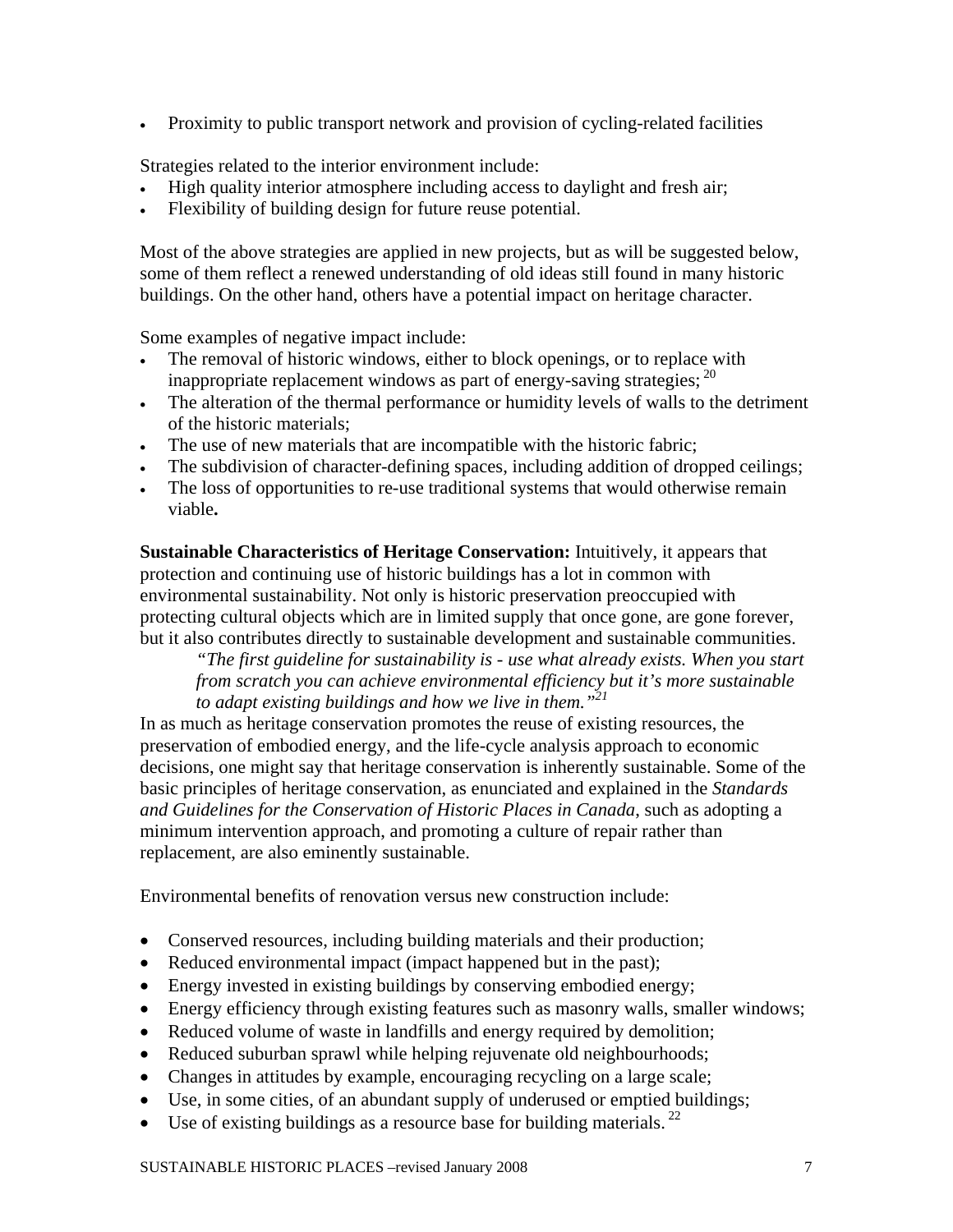Beyond the environmental part of sustainability to the objective of social, and institutional sustainability, heritage conservation can contribute to maintaining or improving local industries, materials and skills. It promotes the preservation of local, community-defined values. Some of the broader socio-economic benefits of heritage preservation are those associated with the concept of "smart growth" and include that heritage preservation:

- promotes the use of existing public infrastructure and transportation;
- may generate higher tax revenues for municipalities from already developed sites;
- can encourage a reduction in automobile use;
- provides models of successful mixed use development;
- is a form of economic development;
- helps encourage the revitalization of abandoned urban districts;
- provides lower cost rental space for smaller businesses and housing;
- encourages diversified uses and rental levels and types;
- is more labour intensive and therefore more job-creating than new construction;
- provides models for planning in new areas;
- is frequently densely developed. $^{23}$

Beyond the preservation of buildings, heritage conservation contributes to the preservation of communities, landscapes and natural heritage. The concept of *cultural landscapes h*as contributed to our understanding of the interdependence of human settlement and nature throughout history.<sup>24</sup> Study of how the management of Cultural Landscapes has balanced related environmental goals with conservation would be helpful but has not been included in this paper.

**Sustainable Characteristics of Heritage Buildings and Sites:** While it is difficult to generalize about the sustainable characteristics of heritage buildings and sites, characteristics can often be identified when considered in terms of modern green design strategies. For example, some building types, such as former warehouses or large residences, have proven to be relatively easy to adapt to new uses.

Many heritage buildings already incorporate "green ideas" in their original design or construction. Looking at the specific strategies listed in the previous section some of the other potential areas of harmonization, i.e. characteristics of heritage buildings that could be considered sustainable, include:

- The use of durable materials that age well by developing patina;
- The use of local traditional materials and skills;
- Energy saving features like massive masonry walls, smaller recessed windows, storm windows, awnings and shutters;
- The use of natural ventilation (operable windows or ventilation grilles) and daylight;
- The use of vestibules, porches and other buffer spaces;
- Development in dense urban forms, often easily accessible by public transportation or with little provision of parking.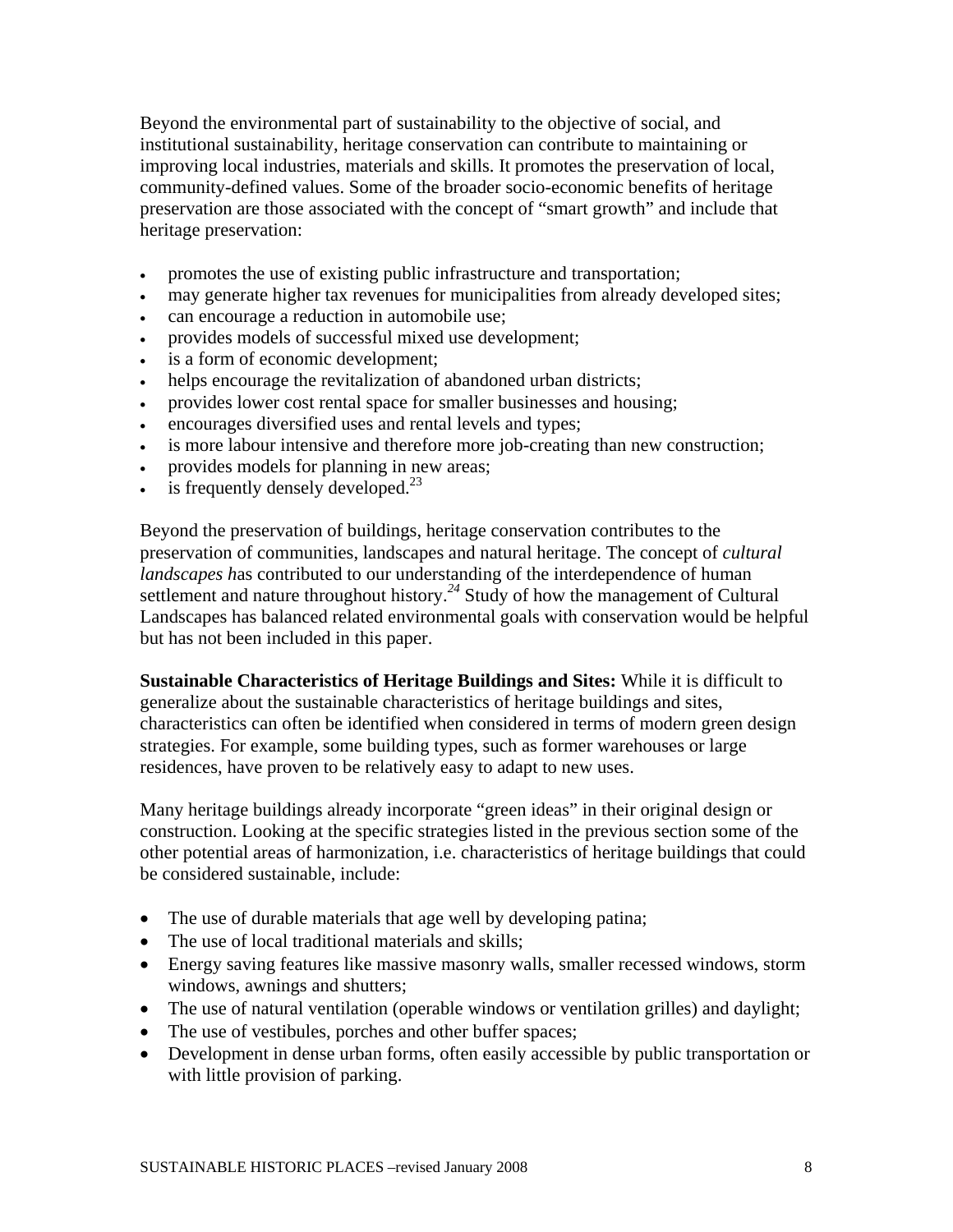**Environmental Performance of Heritage Buildings**: Despite some of the potential characteristics noted above, it is difficult to generalize about the environmental performance of heritage buildings, which vary greatly in site, size, materials, systems and condition of repair. A common focus of projects on heritage buildings is improvement of operating energy performance. This is commonly extrapolated to thermal performance. Buildings constructed in the period 1940s to 1970s are considered to be the poorest performers from an energy point of view.<sup>25</sup> The most effective energy performance improvements often relate to heat source efficiency, delivery, controls and air barrier performance. With the exception of openings like windows and air barrier performance the thermal performance of historic envelopes is not usually a major concern.

In order to be able to better discuss this, environmental building rating systems adapted to heritage buildings are required. This is the subject of section 3 below, and is an area requiring further research.

**The Economic Costs and Benefits of Heritage Conservation:** While the development and the implementation of both sustainability and heritage preservation related strategies may introduce costs at the earlier stages of planning of projects, in their promotion of the efficient and non-wasteful use of resources, the life-cycle costing/ analysis of buildings and projects, and other longer-term analysis of benefits or costs, they may also contribute to longer-term savings.

Cost saving associated with the reuse of existing buildings vary depending on the condition of the building and amount of adaptation required by the new use. Approaches promoting minimum intervention and repair instead of replacement are generally more cost effective.

Some of the potential economic benefits of renovation versus new construction include:

- Savings on demolition costs, including related safety concerns
- Savings on land costs, including initial development of infrastructure
- Reduction in construction time, and greater seasonal flexibility for projects involving less excavation and un-sheltered exterior work
- Advantages of staged construction, such as ongoing use of part of a facility, decreasing lags between construction and occupancy
- Greater market value of buildings with unique character and features
- Greater market value of locations with character and established services.<sup>26</sup>

It has been argued that heritage conservation can be related to economic development through job creation and heritage tourism, to neighbourhood stabilization and downtown revitalization.27 While heritage conservation often leads to improved property value, older properties are usually still more affordable than new construction, ensuring for example, that more affordable housing or commercial rental space is available.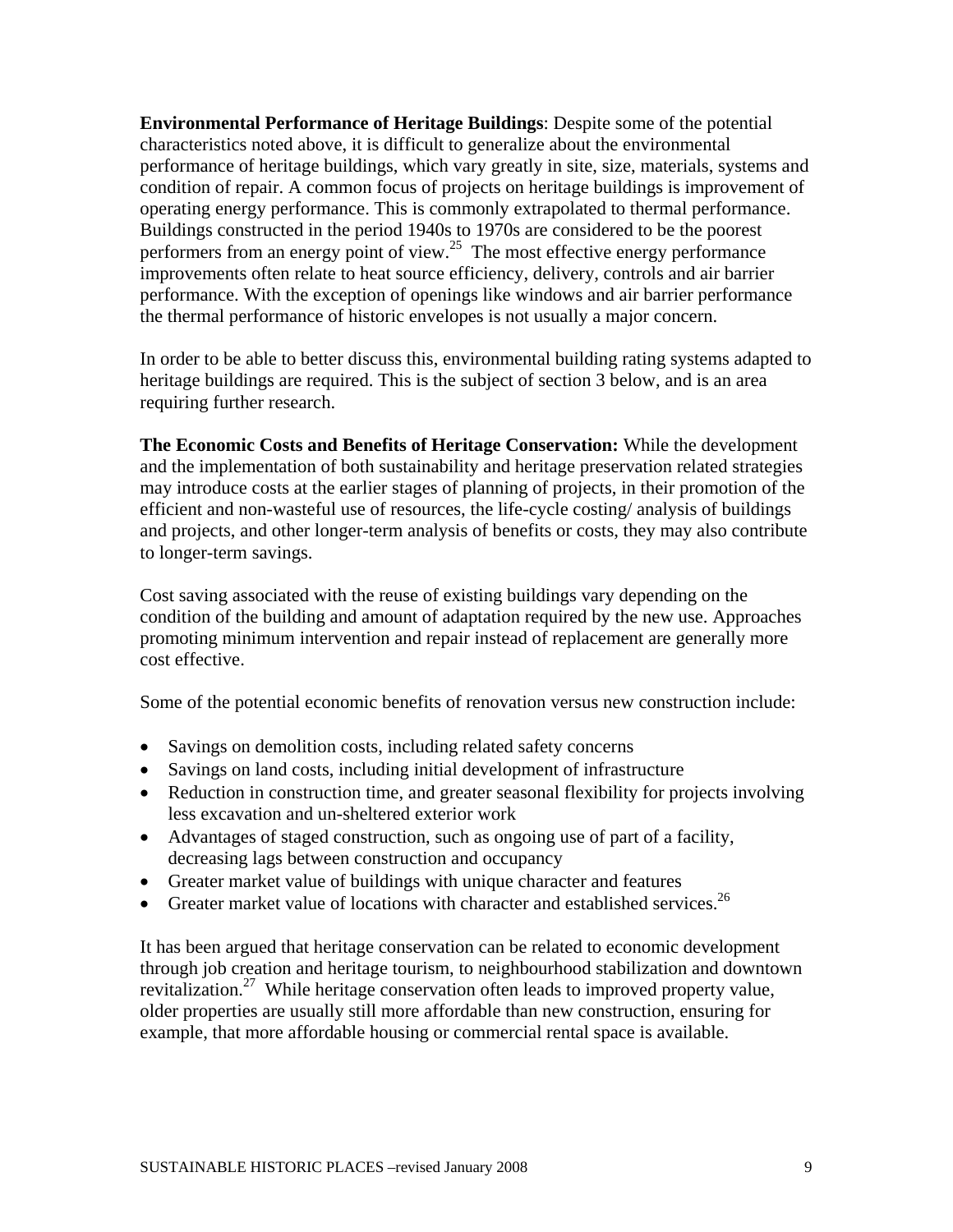## **2.2 Key elements for further integration**

This section will provide basic information about concepts and strategies that have important potential for the integration of heritage conservation and sustainable design and development, including the integrated design process, life-cycle assessment, operating and embodied energy, durability of building materials and assemblies, construction and demolition waste management, and the mitigation of hazardous materials.

**Integrated design process:** The integrated design process is a collaborative process that involves all the interested disciplines as early in the process as possible, in order to ensure that all goals and objectives of a building project are clearly defined and considered. In sustainable design this means for instance, including the environmental consultants from an early stage. $28$ <sup>-28</sup>

The value of early consideration and discussion of heritage in project planning is already well understood in heritage conservation. In particular in cases that may later involve approvals by authorities that can lead to delays or major changes, earlier integration can help avoid wasting human energy and time. Adaptation of the IDP to a project involving a historic place should be fairly straightforward, meaning involvement of heritage goals, information, and expertise from the beginning.

**Life-cycle assessment**: Life-cycle assessment (LCA) is a methodology for assessing the environmental performance of a building over its full life cycle, also called a "cradle-tograve" analysis. It expands the analysis of benefits or issues from the short-term to the longer term, and considers the impact at every stage, from the extraction of raw materials, to manufacturing, transportation, assembly and construction, use, maintenance and disassembly and reuse or disposal, with respect to energy used, greenhouse gases emitted, water polluted, etc. It is based on actual material and assembly life cycles, actual maintenance and recap investment cycles.<sup>29</sup>

LCA is critical to informed sustainability decision making, particularly with regard to heritage buildings, however it is an enormously challenging topic, which has not yet been resolved, and is directly related to the need for more data and research in areas like embodied energy and other effects and durability. The Athena Institute is devoted to research in this area. Their work should be studied to see if it includes studies of historic places, and to evaluate how well the assessment tools they are developing are adapted to historic buildings.

**Operating energy:** Operating energy is the energy consumed by heating, cooling, ventilation, lighting, equipment and appliances. It is a key performance issue for sustainability because of the direct connection to consumption of non-renewable resources and greenhouse gas emissions. Operating energy modelling (computer) enables straightforward comparisons between various building technologies.<sup>30</sup>

Because potential savings in operations energy are the justification of a great number of major building envelope and system retrofits, understanding this area is critical for heritage conservation. Typical projects include the improvement of thermal properties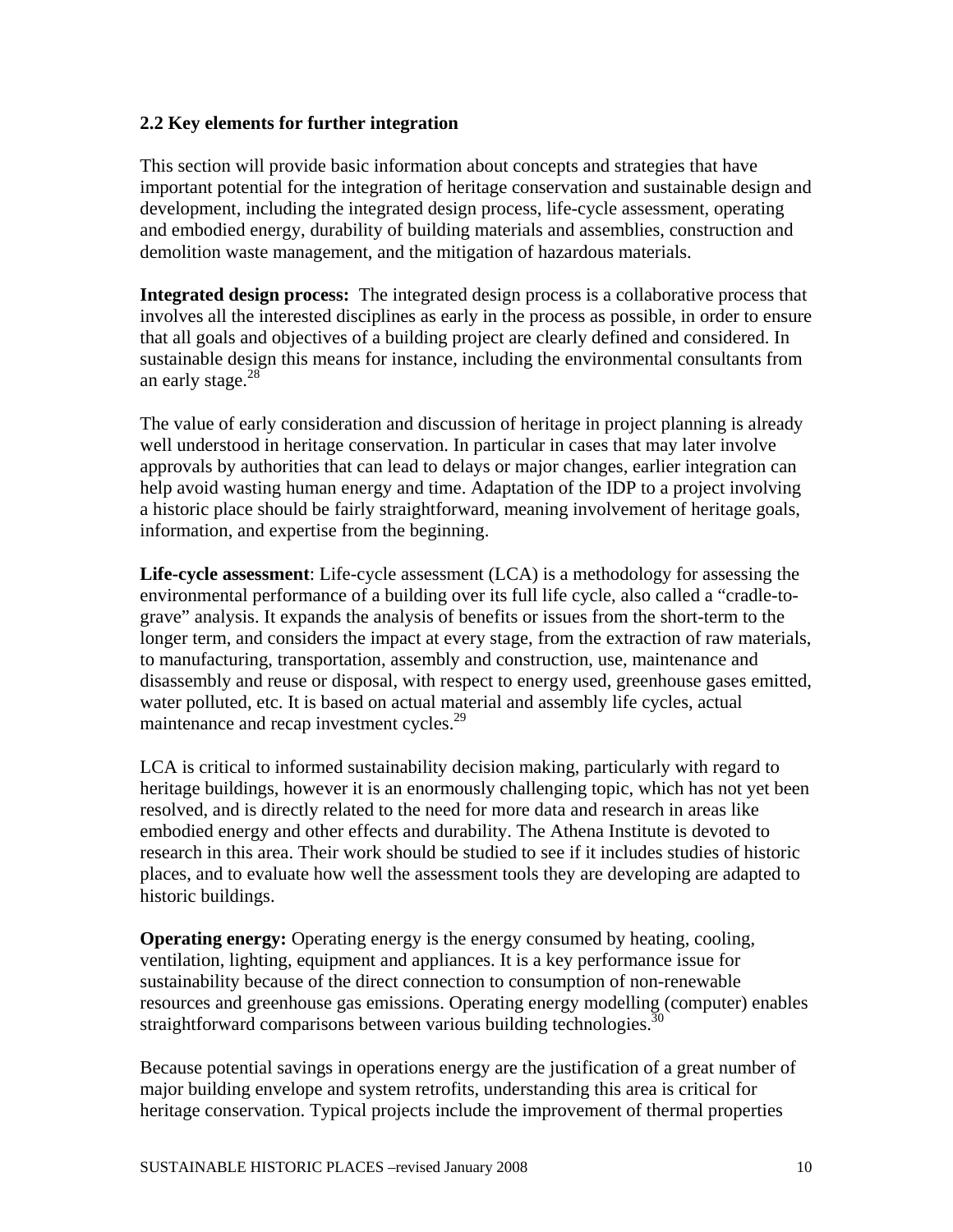through added insulation and vapour barriers or the installation of double glazed windows, which may have a negative impact on heritage value.

**Embodied energy:** Although operating energy is very critical, essential for life-cycle assessment is the concept of embodied energy. There are two main forms of embodied energy to consider:

Initial embodied energy - the energy consumed in the extraction, processing, transportation, manufacture and assembly of materials into buildings and

Recurring embodied energy – the energy consumed to maintain, repair, or replace during the service life of the material, assembly or building.

Due to recurring energy, the energy investment in a building increases over time while the initial energy remains the same. As buildings become more energy efficient the ratio of embodied energy to lifetime consumption (including operating energy) increases.<sup>31</sup>

When a building is demolished the benefits of the embodied energy are lost and energy is consumed in the demolition process. While a replacement building might lead to lower operational consumption, a total energy consumption calculation would include a calculation of the embodied energy lost in the "cradle to grave" process.

As the age of a building increases the recurring energy increases and come to triple the initial energy depending on the service lives and maintenance investment of durability of materials, components and assemblies. The durable materials of well-built historic buildings may mean lower recurring energy, and should therefore not be replaced by initially cheaper but ultimately more costly alternatives.

Other embodied effects besides energy that need to be considered include the original effects on the environment, through depletion of natural resources, pollution or any of the other impacts measured today.

Calculation of embodied energy is complex as the component factors can vary for the same material in different places.<sup>32</sup> Because embodied energy is difficult to calculate it tends to be overshadowed by calculations of operating energy.

**Durability of building materials and assemblies:** The concept of durability in the context of a building refers essentially to the ability of a building and any of its parts, components and materials to perform their required function/ to resist the action of degrading agents over a period of time. Older building materials are often much more durable than those used today. Related concepts include service life and design life. The durability of the original building materials and assemblies has an important impact on the life-cycle assessment of the building. Two concepts to understand with respect to heritage conservation are differential durability and service quality:

The concept of differential durability addresses the fact that different materials or components of a building may have different service lives. The elements with the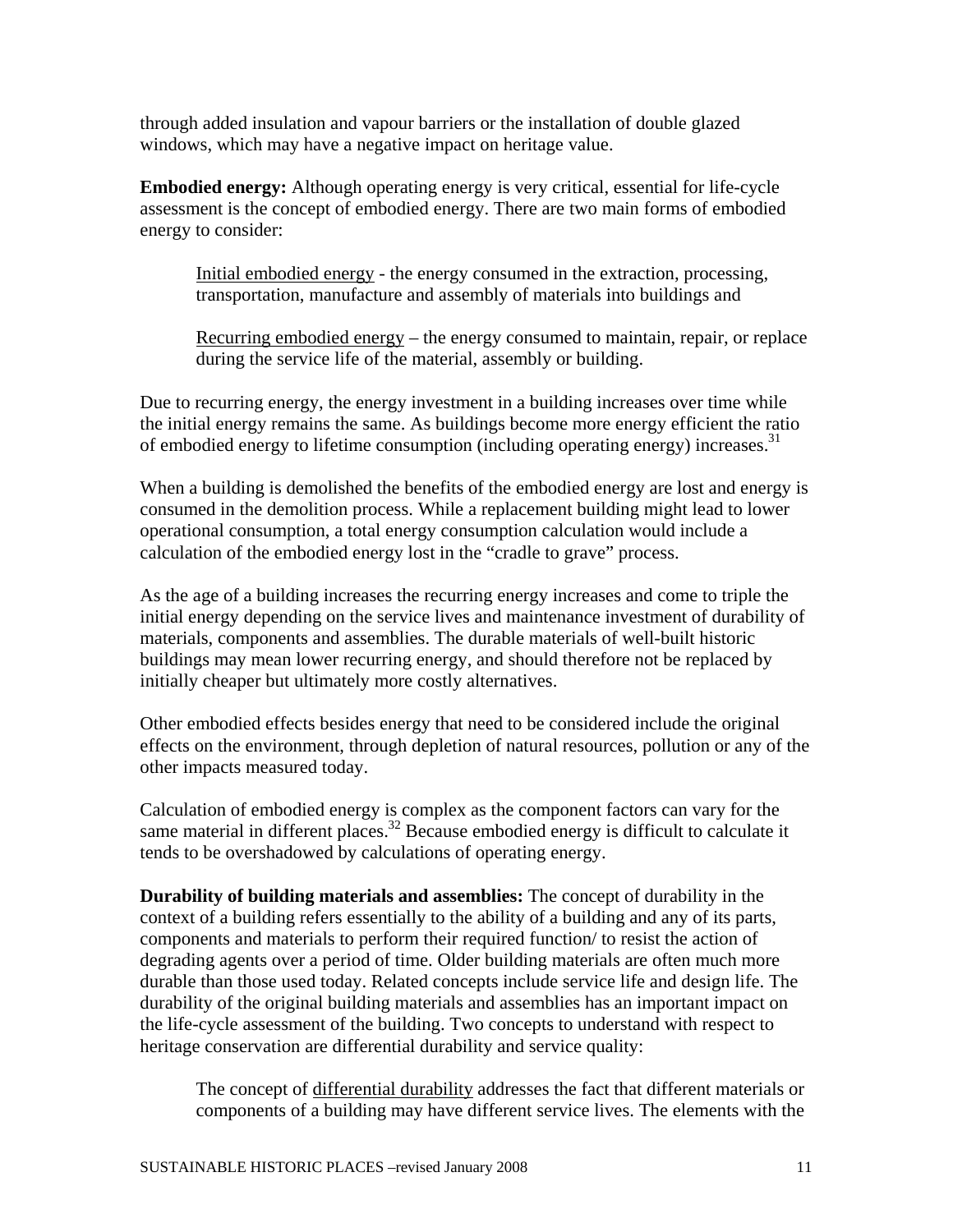shortest service life will usually define when interventions are required as a whole.

Service quality is a concept related to durability that goes beyond the purely functional performance of a product, component, assembly or construction to include attributes such as aesthetics. Two materials might have the same service life, but one of the two might age in a more acceptable way, for example by developing an acceptable patina.<sup>33</sup>

**Construction, renovation and demolition waste management:** Construction, renovation and demolition (CRD) waste management is intended to reduce the amount of landfill by reduction, reuse and recycling activities. The federal government has developed a National Construction, Renovation and Demolition Non-Hazardous Solid Waste Management Strategy. Some of the case studies carried out include renovation to federal heritage buildings and demonstrate high levels of diversion from landfill through reuse and recycling.<sup>34</sup>

One of the strategies to reduce the materials and waste associated with construction and demolition is the re-use of building elements and materials that are salvaged from buildings being demolished. This includes everything from doors and hardware, to bricks and tiles, to boards and beams, to fireplaces and bathtubs. From the heritage conservation perspective, there are some obvious dangers in the development of the salvaging industry. First, it can lead to a false or confusing sense of place. Second, it can lead to the encouragement of demolition.<sup>35</sup> Finally, it can lead to the loss of architectural fragments that might otherwise be valued for what they are in their own context. The *Standards and Guidelines for the Conservation of Historic Places in Canada* explicitly discourages the falsification of history and encourages the appropriate conservation of archaeological resources.

The solution to such issues should perhaps be developed in conjunction with the field of archaeological conservation, where consideration of standards for disposition of fragments probably first developed.

**Mitigation of hazardous materials:** Renovations to existing buildings often involve dealing with hazardous materials that are no longer used. The removal and disposal of these materials requires special planning and resources. In historic properties, the mitigation of the removal of building materials like lead paint and asbestos in plaster and insulation, now known to present dangers to human and animal health, is a an ongoing challenge.

Although removal is generally recommended, the measures being developed in heritage buildings are designed to reduce the impact on the heritage value of the place and its character defining elements. It may for example, be better at times to consider encapsulation, as opposed to complete removal. Careful planning must determine the risks and consider available resources. Care must be taken not to endanger the potential users and also the construction workers. Accessible records must be kept recording the location of remaining materials.<sup>36</sup>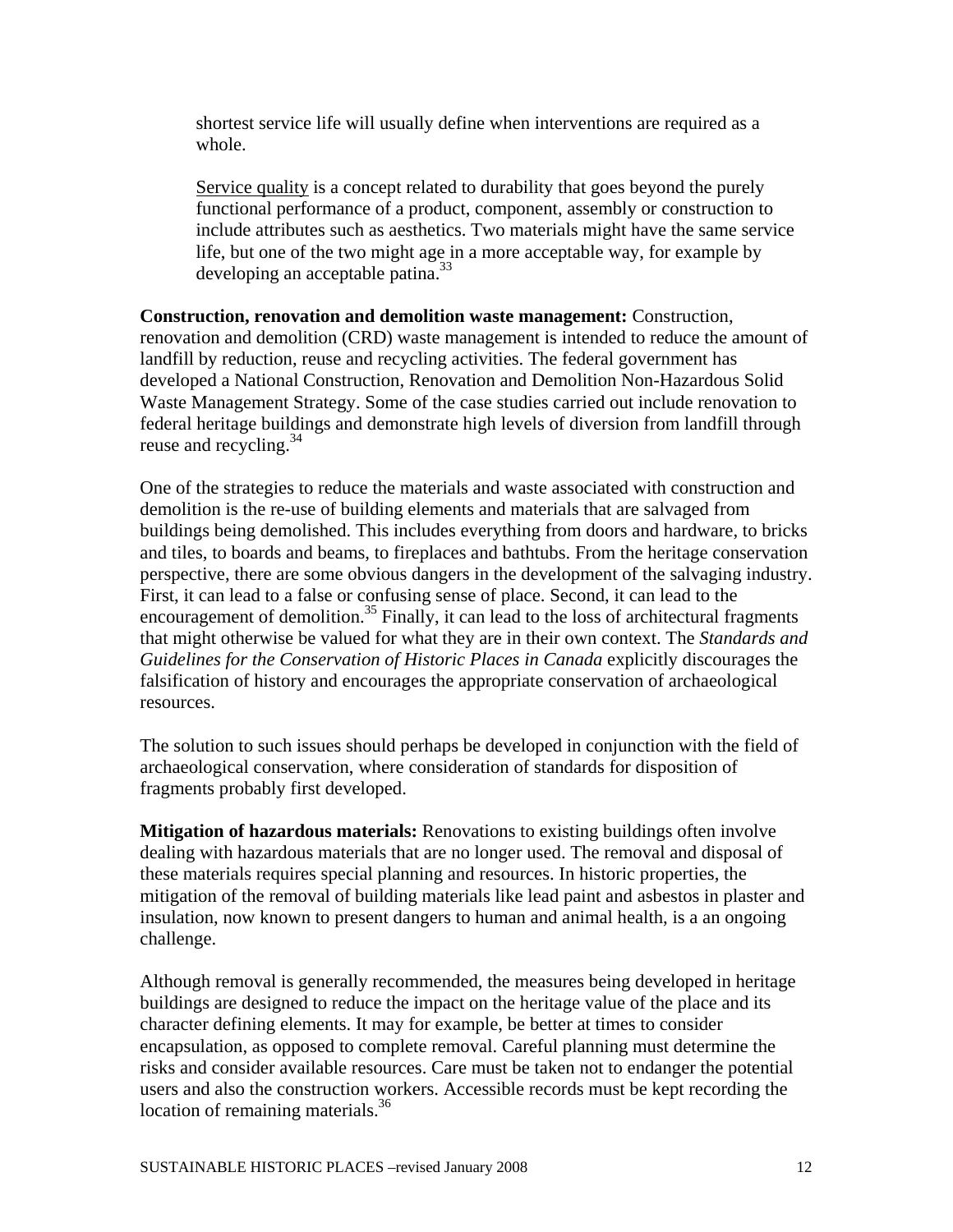# **3. SUSTAINABLE BUILDING ASSESSMENT SYSTEMS**

This section provides an overview of sustainable building assessment systems, identifies their benefits and limitations, and highlights the particular problems of these systems when applied to historic places. Note that the systems being discussed are limited in their application to buildings and their sites.

**Sustainable Building Assessment Systems:** In recent years a number of tools have emerged to help include consideration of environmental impacts in design and construction decisions. These include construction and demolition waste calculators; diversion/landfill calculators; building assembly performance calculators; life-cycle optimization; energy performance modelers and overall environmental or sustainability rating systems for buildings. Systems like LEED, BREEAM, Green Globes, GB Tools are all examples of green building design assessment systems which have made it possible to measure the environmental performance of operating buildings and to guide designs for new ones toward higher standards of sustainability.<sup>37</sup>

Owners, designers, builders and governments all over the world are using these rating tools to help define and set sustainability performance targets, measure progress toward meeting them and verification of post project performance. The best known of these rating tools is probably LEED<sup>TM</sup> (Leadership in Energy and Design) but there are others that are widely used. The Building Research Establishment in the UK developed BREEAM, and the international Green Building Challenge uses Green Building Tools developed in Canada and internationally. In Canada LEED and Green Globes are increasingly used.<sup>38</sup> There are others: some major institutions and associations (Canadian Wood Council, Sustainable Forests Council) have developed rating systems of their own to ensure their particular circumstances are considered.

Since this paper was written in 2005, the Canada Green Building Council (CaGBC) launched LEED Canada NC (New Construction) and CI (Commercial Interiors), and there are now about eighty (80) LEED certified building projects across Canada. In parallel, BOMA Canada has launched Go Green Plus, a version of the Green Globes rating system for existing building. The use of rating systems is now identified as a strategy in many departmental Sustainable Development Strategies.

These systems all provide a means of assessing a building's or project's impact on the environment, by rating its environmental performance across a broad range of environmental considerations such as environmental management policy, site usage, water, energy, green house gas emissions, materials and resources, indoor environmental quality (IEQ), workplace quality and other factors.

The merits and value of these rating systems is the subject of lively debate, however, there are several direct benefits of using them. They:

• Provide a common and verifiable set of criteria and targets that building owners can use to measure and demonstrate that they are reaching higher standards;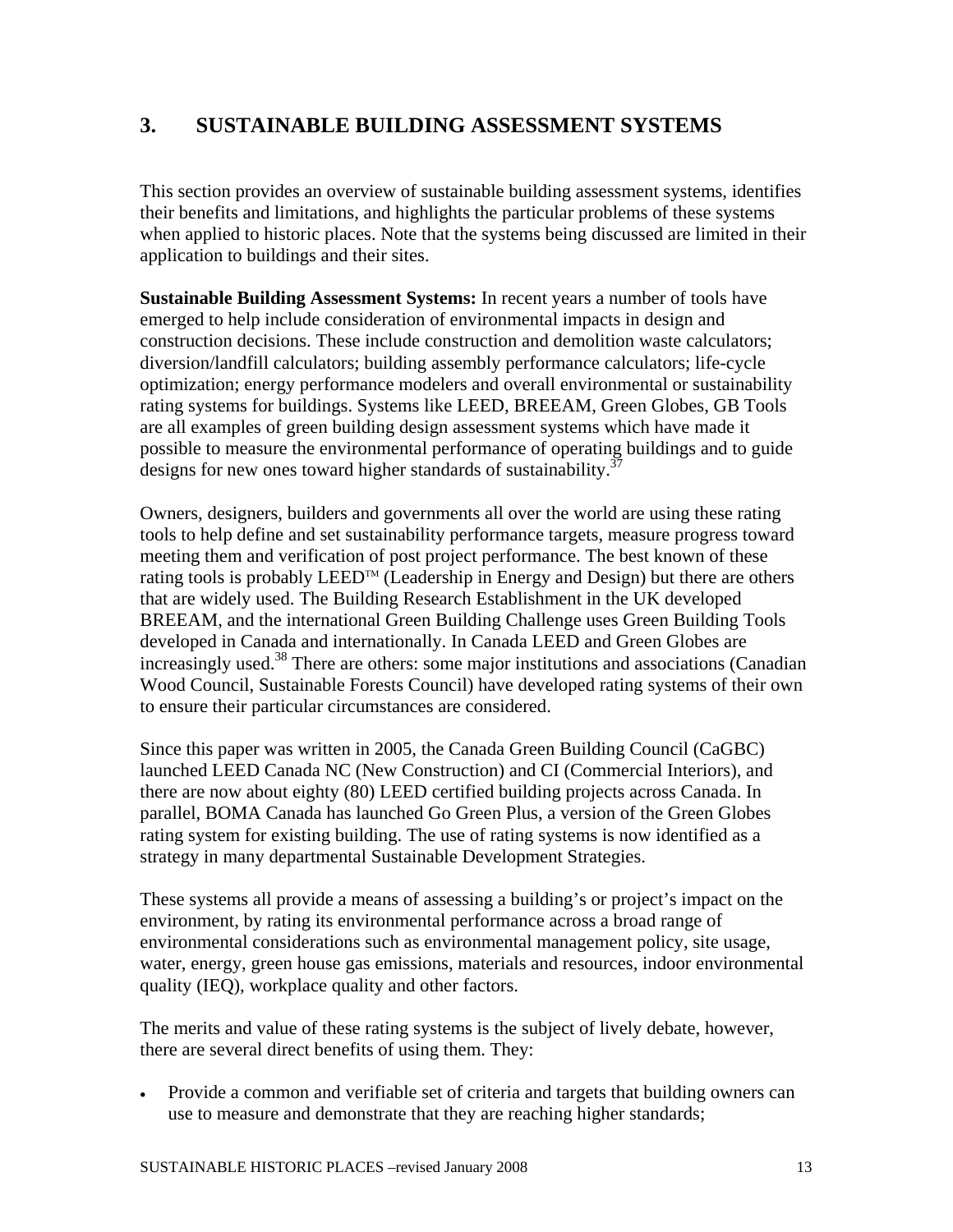- Encourage the use of common language and measurement units;
- Help to institutionalize environmental awareness and build understanding of means of achieving sustainable development;
- Provide a means of making informed design decisions in which a consideration of potential environmental impact is an integral part of design;
- Contribute to stronger communication and teamwork integration; and
- Identify areas of required research and development.

**Concerns about Sustainable Building Assessment Systems:** These rating systems are not "expert systems" or "deciding" tools. They do not replace well-informed, creative, reasoned decision making by an integrated team of designers and a motivated owner. They are designed to guide designers toward problem areas, highlight issues and help with problem solving. The assessment required to obtain real and useful measures of sustainability is enormously complex. To make assessment available and useful, the systems currently in use remain quite simplistic and must be properly used in the process of producing sustainable designs. Some of the concerns about these systems include:

- Overall ratings (LEED certified, bronze, silver, BREEAM 3, 4 or 5 leaf, etc.) are assigned on the basis of points achieved. This may encourage "point chasing" rather than focusing on actual and overall environmental performance achieved.
- While the systems encourage integration, there can also be a tendency for the opposite to happen, if design team disciplines focus on achieving performance related to their concerns rather than the performance of the overall building system. The environmental disciplines may still be regarded as an "add-on" to the design team rather than an integral part of it.

More critical for the integration of heritage conservation concerns:

- Specific systems are usually designed for a selected segment of the industry (eg. new commercial construction over  $10,000 \text{ M}^2$ ).
- Specific systems are usually are not regionally specific, or adaptable to local issues. While GB Tools is designed to be adaptable to national or regional priorities or conditions, the more widely used LEED is not.
- The emphasis on quantifiable values provides a difficult field for the integration of the more qualitative issues associated with the heritage values and character-defining elements of historic places.

In this context, PWGSC is addressing these concerns by developing a version of one system to heritage buildings and projects. This system, based on the Green Globes rating system, is intended to provide an easy to use and cost-effective tool to guide property and project manager on management and projects on federal heritage buildings and sites. It does this by introducing new heritage and socio-cultural sustainability indicators (rated questions), by modifying existing types of indicators to take principles and practices of heritage conservation, like minimum intervention, and repair before replacement, into consideration.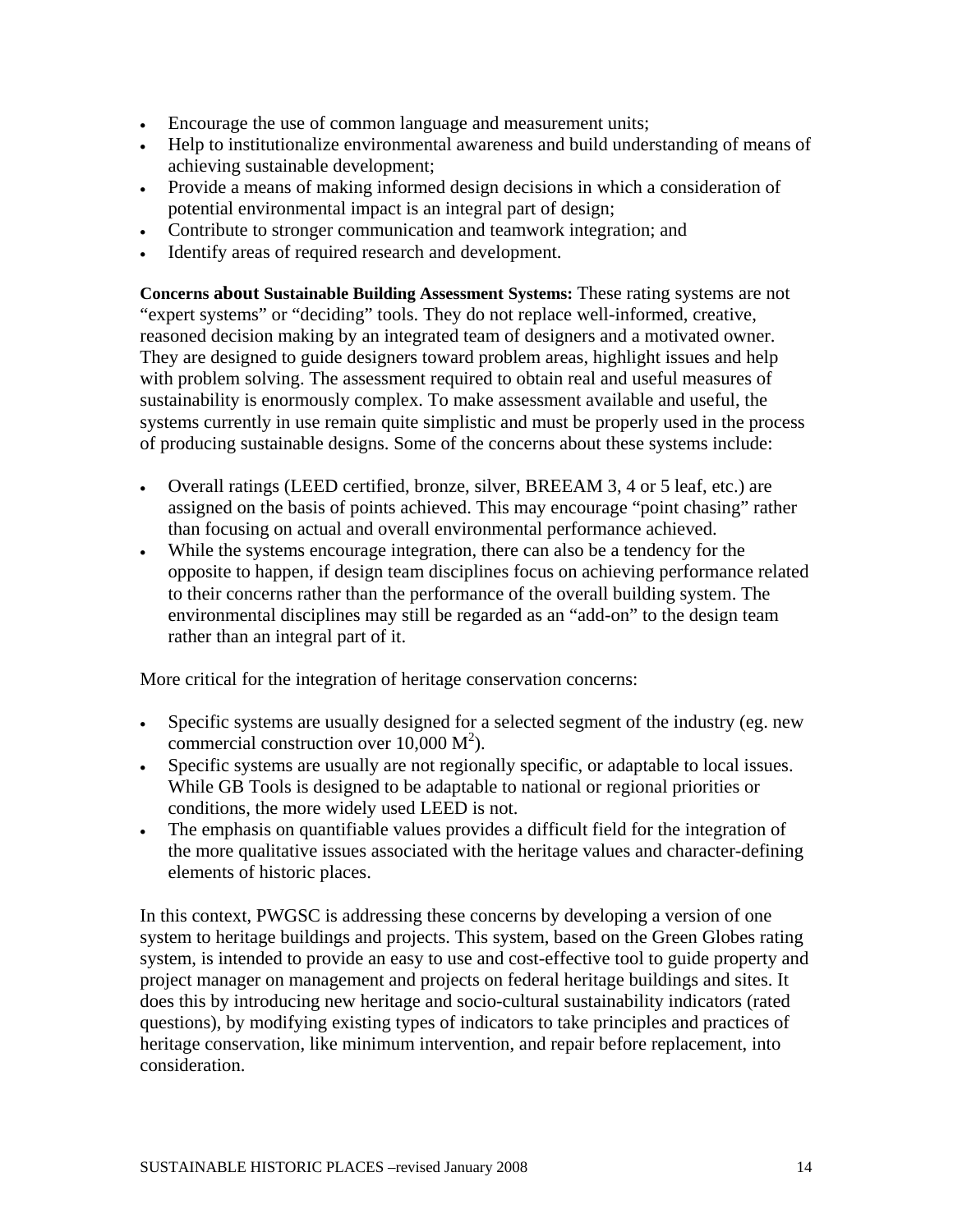**Sustainable Building Assessment Systems and Historic Places:** Other concerns arise when existing rating systems are applied to heritage property. A review of major assessment systems on operating heritage buildings and for projects on heritage buildings and a check with the broader heritage community indicates that these objectives are not as synchronized as one might think.<sup>39</sup>

Generally, these tools contribute to environmental performance by measuring improvement in the environmental performance of buildings relative to current practice or standards, many of which were written for new buildings. Retroactive application of new building standards to historic buildings is usually challenging, requiring creative use of equivalencies and alternatives to meet performance goals.

Some initial observations:

- Heritage projects that would seem to be environmentally appropriate (reasonable energy standards, minimal waste) may not do well under these systems. Many LEED and Green Globes criteria have been found to be "not applicable" resulting in areas of "non-assessment". Conversely, points are often awarded in project areas of minor significance.
- Some heritage projects that have received good environmental sustainability ratings have had an extensive impact on the heritage character of the building and its built environment (and would seem to have produced a lot of landfill in the process, see Example A in the appendix C).
- While the considerations within existing assessment systems go beyond site boundaries, they rarely consider the impact of building projects on the tangible and intangible aspects of communities.
- Most of the widely used systems include little of the more qualitative aspects of sustainability, social and cultural sustainability.
- Most systems address site location, awarding points for the redevelopment of "brownfields," for sites located within more dense areas (usually urban) and for the redevelopment of an existing structure. However these criteria may be mutually exclusive and do not address the fact that the existing site may have archaeological potential or that the existing building may have heritage value or be situated within a historic district.
- Several important aspects of sustainability where we would expect heritage buildings to perform well, such as durability, embodied energy and life-cycle assessment, are not factored in.
- Materials and assemblies, durability characteristics and investment cycles that are patterned differently from the industry standards, are not easily accommodated.
- The existing sustainable characteristics of heritage buildings and their often-unique operating parameters are not considered.
- In order to achieve higher ratings, emphasis may be placed on doing more work than required, instead of encouraging the minimum intervention approach favoured in heritage conservation.
- Finally, none of the assessment systems now in use accommodate "cradle-to-grave" or "seed-to-soil" life-cycle assessment.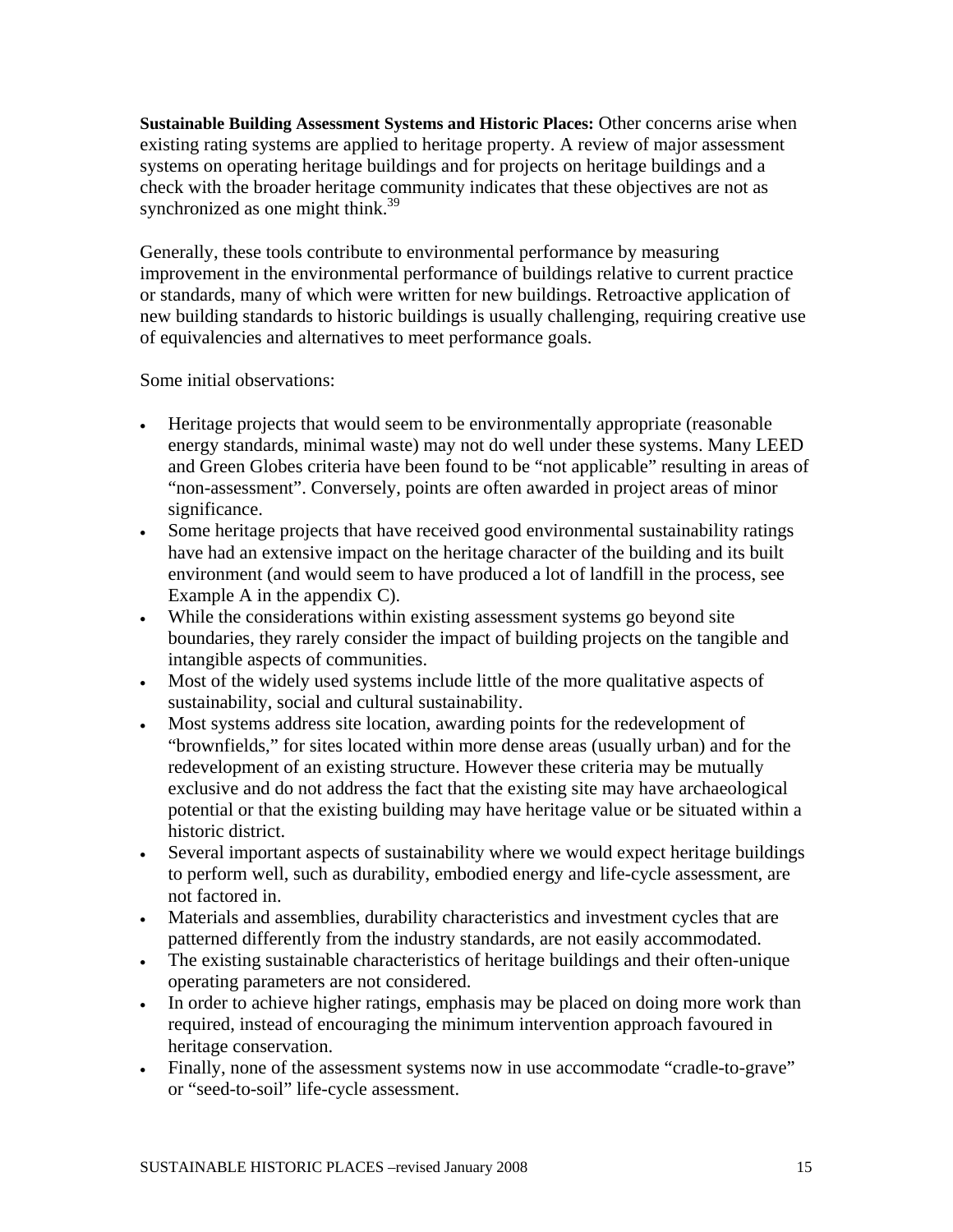**Adapting Sustainable Building Assessment Systems to Historic Places:** There is recognition in the heritage conservation field of these weaknesses, and work is underway to fill the gaps by various groups, including PWGSC, in the work mentioned above. Considering these initial observations, one might ask whether exemptions from sustainable performance standards are a good strategy. Some jurisdictions have approached the sometimes inadequate environmental performance of heritage buildings by seeking exemptions while others have relied on planning approval processes or less rigorous application of standards to deal with intrusive retrofit proposals.

Allowing some heritage buildings to fall short of some standards of performance is perhaps acceptable, but this approach could be risky if broadly applied. Exceptional treatment might not be required if we are applying suitable measures of performance, and approaching performance problems in an integrated way. Heritage buildings and the projects affecting them should be as environmentally sustainable as they can possibly be while retaining their cultural significance.

In order to deal with some of the concerns identified above, it is suggested that these rating systems should be:

- Comprehensive, that is, able to accommodate key heritage, social, cultural and administrative sustainability indicators and integrate them with resource depletion and environmental degradation indicators.
- Based on a concept of integrated design that includes heritage conservation as well as environmental performance, assessing environment and culture together, by creating new categories which include for heritage sensitive project management, developing and assessing against heritage specific criteria, and establishing prerequisites.
- Appropriately weighted, placing emphasis on areas that are truly critical, and recognizing such factors as embodied energy and life-cycle assessment
- Based on life-cycle assessment, as much as is currently feasible, for example, by considering the essential elements with respect to actual maintenance and recap investment cycles in place of industry standards. To be realistic, LCA should consider the nil investment in previous years when considering the feasibility of investment and future maintenance, i.e. taking into account the pre-condition of buildings including effects of deferred maintenance.
- Based on an understanding of historic or existing green aspects of heritage buildings.
- Emphasizing location favouring urban, serviced, brownfield sites.
- Favouring in-situ reuse vs. recycling stronger consideration of material retention in situ as opposed to demolition, reuse, recycling and waste. The demolition of heritage buildings that preceded the design of a new green project on an "empty" site should also be taken into account.
- Respectful of archaeological resources. Example C in appendix C illustrates how one rating system was adapted to incorporate archaeological assessment of an existing site, and consideration of the potential for archaeological resources as part of a brownfield rehabilitation.
- Respect for tangible and intangible aspects of community fabric, society and economy.
- Coordinated with other jurisdictions, including other related assessments.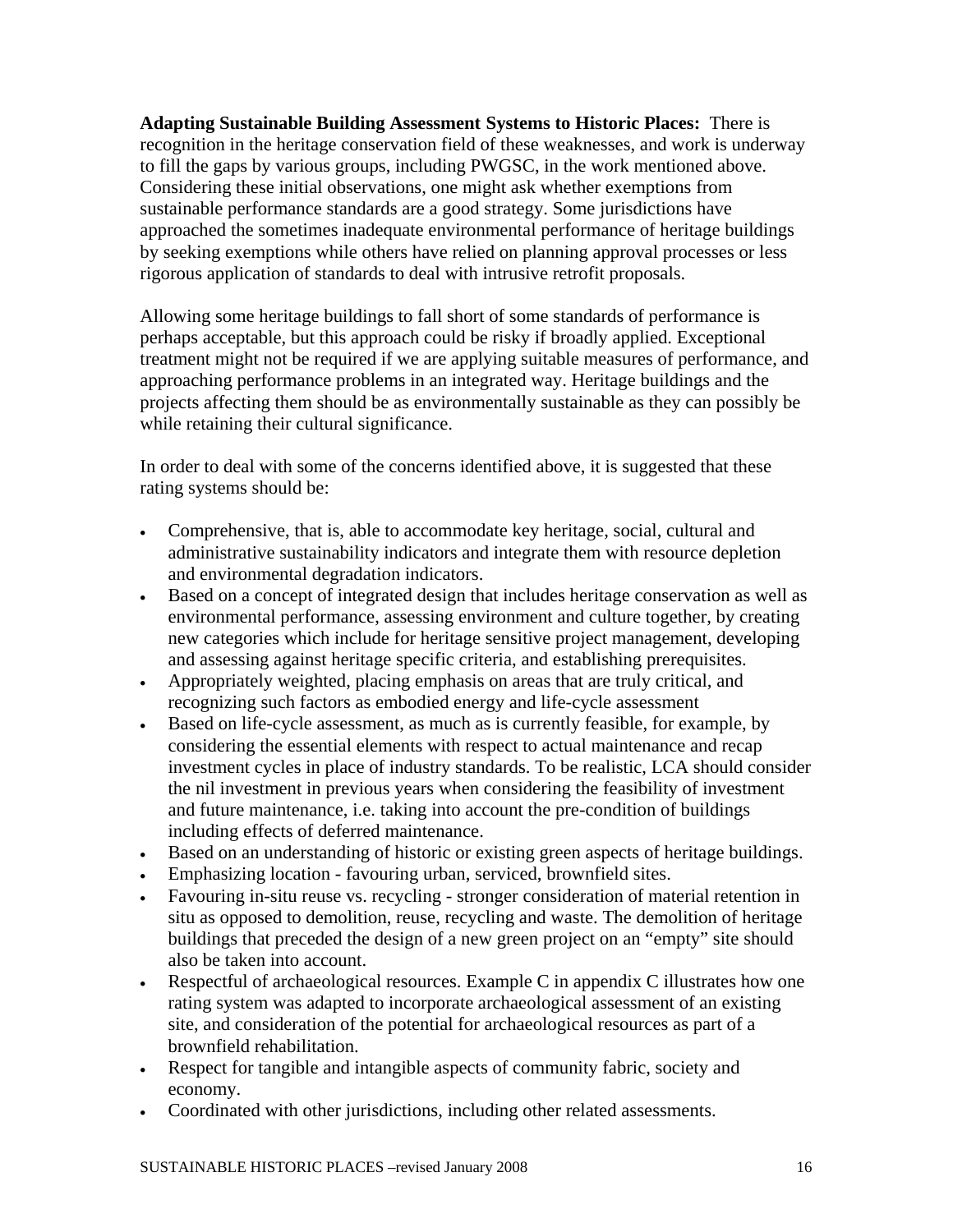• Accessible, involving occupants and management awareness and management commitment to sustainable operations.

Some of the adaptations required to integrate heritage conservation objectives may in fact be of value to the improvement of these rating systems as a whole.

**Information, research, data and tools required for effective rating systems:** These rating systems could be more effective if they integrated information in a number of areas of specific interest to heritage buildings, including:

- Tools with appropriate data to support assessment of performance of traditional materials and assemblies;
- Regionally based data on embodied energy in traditional materials in situ;
- Regional data on durability of materials and assemblies;
- Data on energy performance of building inventories;
- Information on environmental impacts of conservation materials and procedures;
- Better tools for life-cycle assessment;
- Tools for consideration of cyclical maintenance requirements; how to factor in deferred maintenance, for how long;
- Application of state of the art modeling tools to heritage buildings.

## **Sustainable design for historic buildings and places**

*"The environmental agenda will require architects and other design professionals to develop new skills, knowledge, and attitudes to support renovation work and to learn to be more curators of the built environment rather than creators…"40*

Since sustainability promotes the reuse of existing buildings in general, "green renovation" will be a critical strategy in general for sustainable development. The adaptation of green strategies to historic buildings and places will require specific additional integration of the related goals of sustainability and preservation, and the resolution of areas of conflict.

There are a number of projects involving heritage buildings that have been assessed using the LEED system, in particular in the USA. See Appendix A for a list of examples. The strategies adopted so far should be analysed, to see if there are any general conclusions. Are there model examples of buildings and projects that are sustainable and preserve the heritage value and character-defining elements of historic places?

As suggested earlier, understanding the environmental performance of heritage buildings is a critical part of this process. This is one of the areas requiring further work.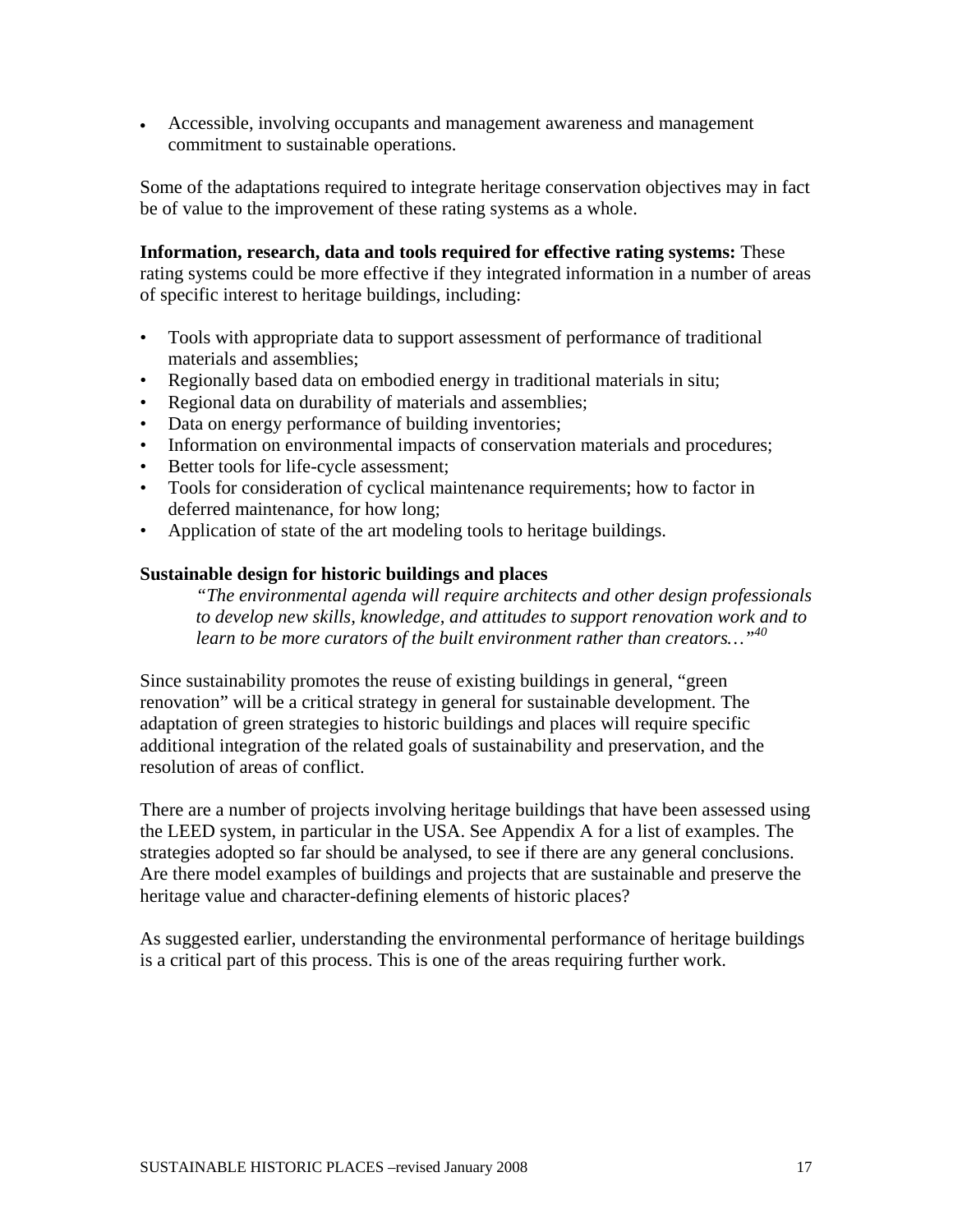# **4. CONCLUSION**

This paper provides a very broad introduction to the potential integration of sustainability and heritage conservation. In particular, it provides an overview of the Canadian and international contexts, and a critical look at the strategies of sustainable building design and the sustainable building assessment systems that are increasingly used to assess existing buildings and projects that involve historic places. Many areas requiring further investigation and some of the more pertinent stakeholders have been identified. The following is a brief summary of some of the more critical points and the suggestion of some key opportunities to engage in shaping this evolving agenda.

Some of the principal observations include:

- There is considerable common thinking between heritage conservation and sustainable development. Support for preservation of the built heritage is widely recognized as an element in sustainability of the natural, social, community and cultural environment both in Canada and internationally.
- Simultaneously, heritage conservation is often omitted from consideration as sustainability under green building, being more equated with social policy and sustainable communities.
- Indicators, measurement and scientific data are important in the sustainability field. Heritage conservation is weak in scientific data and measurement.
- There are significant gaps in existing green building indicators of sustainability and sustainability assessment tools, which do not address social and cultural indicators of sustainability. These include consideration of durability, embodied energy, and lifecycle analysis.
- The federal government has many initiatives in the area of sustainable development, some of which could be more inclusive of heritage conservation. Although SD is a complex subject (which encompasses all human activity) there is a tendency to consider various aspects separately. Lines of investigation and development could be more integrated than they are. Culture and heritage are two of these.

Areas requiring further work include:

- Information on related provincial and municipal initiatives
- A comparative table highlighting the differences between the different assessment systems in development
- Assessment tools and data adapted to heritage buildings and projects, in order to be able to improve historic places while preserving heritage value. Refer to the conclusions in section 3 for specific information, research and data required for improving sustainability assessment tools.
- The development of case studies (for some preliminary ideas see the Appendix), for example:
	- o Review existing case studies involving heritage buildings, where heritage conservation was not explicitly addressed.<sup>41</sup>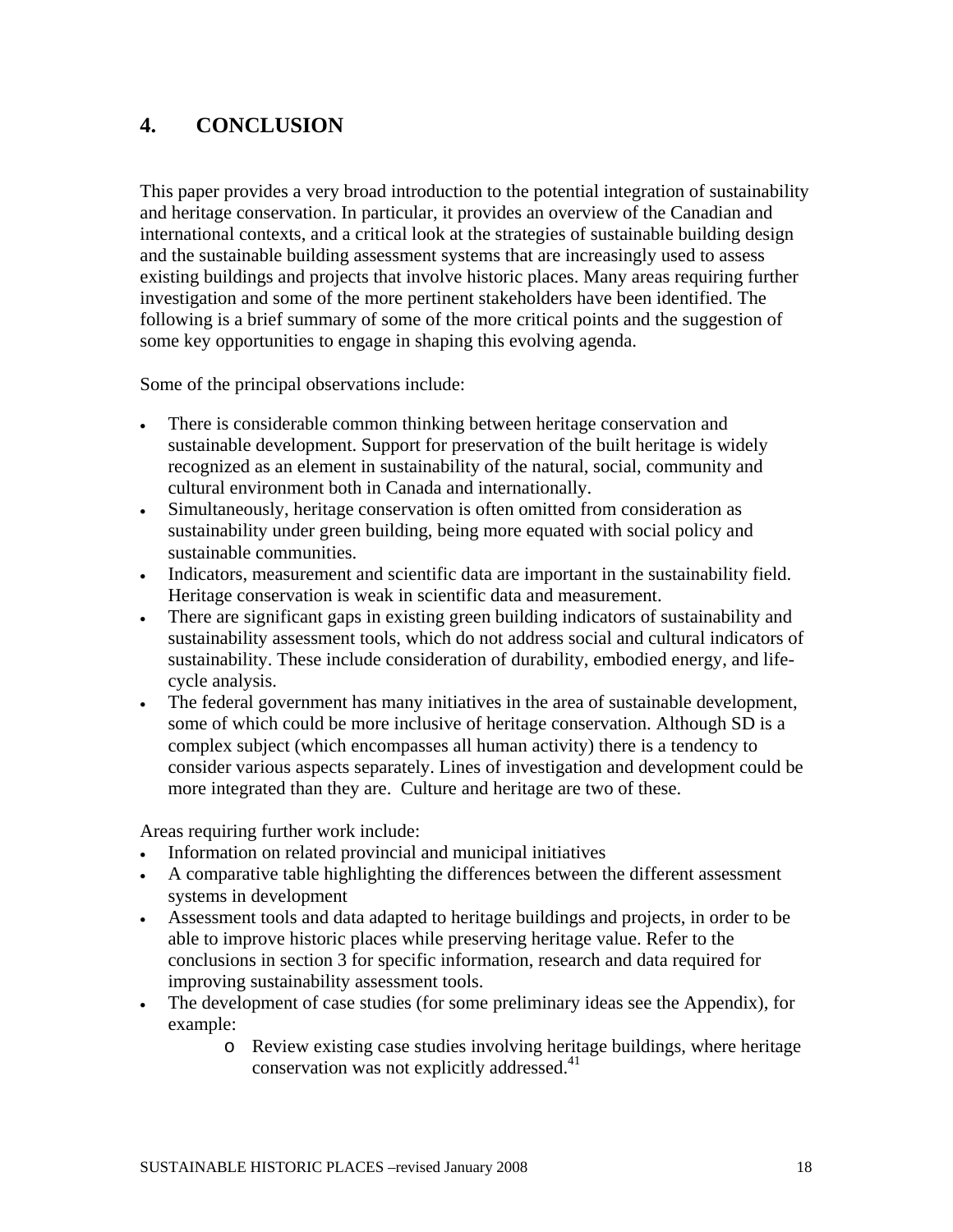- o Cases that permit that broader exploration of the integration of environmental and cultural sustainability consider the particular issues raised in non-urban, rural or wilderness contexts $^{42}$ .
- o Cases of sites with a traditional economic use
- o Case studies of the environmental impact of demolition.
- o Case studies involving the reuse of architectural fragments.

Principal stakeholders for collaboration are suggested in the text, and in the first instance, in consideration of HPB's mandate and broad connections to the Canadian heritage community, it might be recommended to limit the development of further linkages to the Canadian context. Within the federal government, potential areas of collaboration include research, policy development, and funding case studies.

Other government related linkages might include those agencies funding research and projects related to energy and water saving such as the National Research Council, Natural Resource Canada's Building Group, the Office for Energy Efficiency, and the Canada Mortgage and Housing Corporation. The objectives of heritage conservation could be integrated into existing programs related to sustainable development and include in their process the respect of the *Standards and Guidelines for the Conservation of Historic Places in Canada* during any intervention that would affect Historic Places. Integration may lead to the need for a review of the *Standards and Guidelines*, to give more direct attention to sustainable development practices.

In relation to outside heritage organizations, potential areas of collaboration include in participating in joint conferences, workshops and symposia, identifying research priorities, developing criteria for related research or project funding, and developing training and public awareness materials.

Beginning with the national organizations like the Canada Green Building Council linkages with the sustainability milieu should respond to some basic educational needs: informing the sustainable development/ building community about the benefits of heritage conservation. A complimentary objective is the education of the heritage conservation community about sustainable design strategies, and the need for research or case studies in some of the potential areas of integration identified in this paper.

Since 2005, HPB has developed public awareness materials related to this subject that are posted on the internet, and helped to foster an issue of the environmental magazine *Alternatives* devoted to built heritage. As this paper is being updated, HPB is planning a first meeting of national organizations active in related areas; revisions to the second edition of the *Standards and Guidelines for the Conservation of Historic Places in Canada* to integrate principles and guidelines related to sustainability; and a Lifecycle analysis of a selection of projects that received funding from the Commercial Heritage Properties Incentive Fund (CHPIF). As this paper is being revised, awareness of how climate change is already having an impact on historic places is growing and a discussion on what immediate strategies are required, beyond the types of longer-term sustainability strategies, is beginning.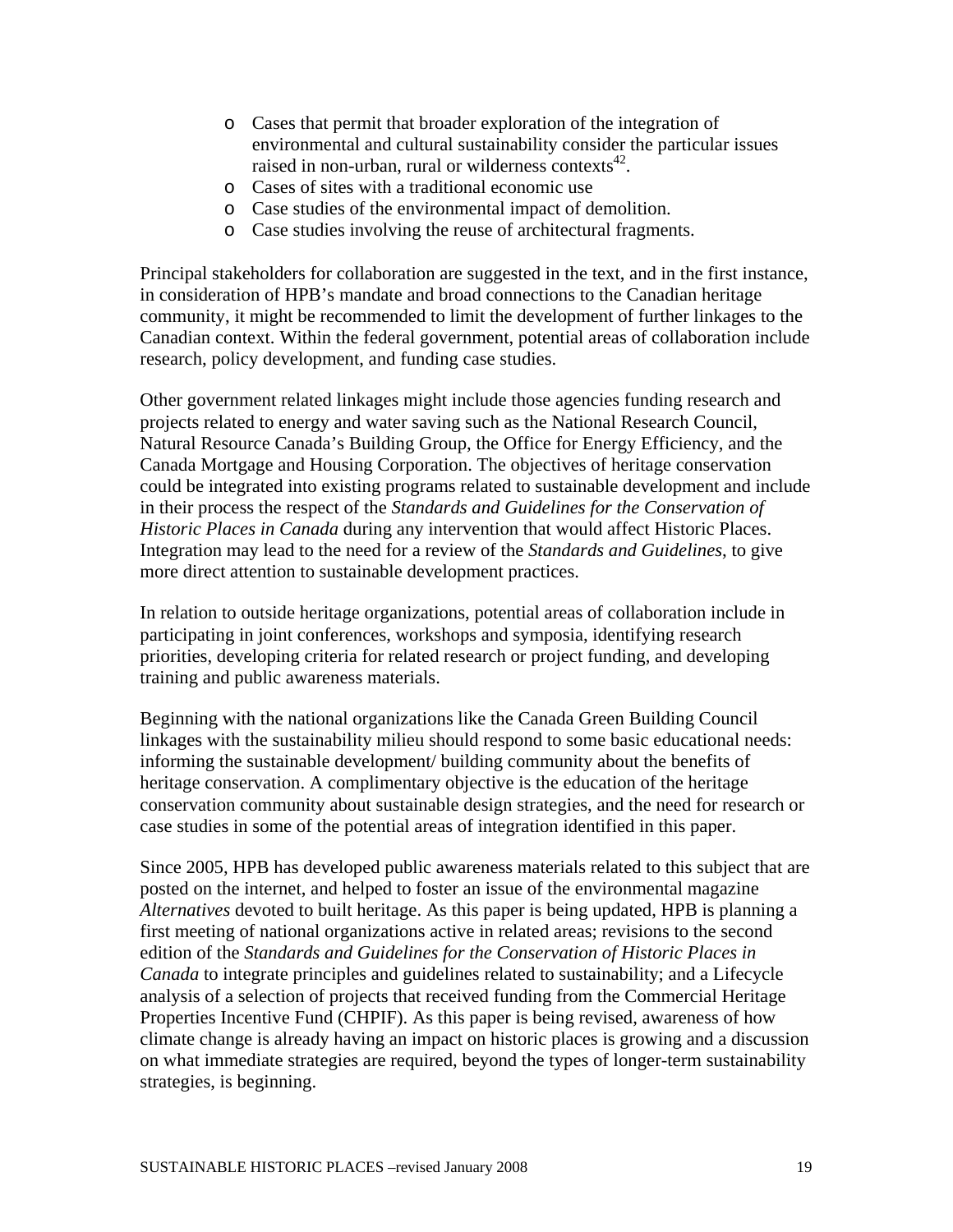# **5. KEY REFERENCES**

In addition to the references and web links provided throughout the document, the following are some of the key or particularly interesting readings in this area. Appendix B provides an overview of additional references to become available since the 2005 edition of this paper.

Victoria Coleman, Australia's New South Wales Heritage Office, *Heritage & Sustainability, A Discussion Paper*, January 2004.

Cynthia Gunn "Exploring the Connection Between Built and Natural Heritage", Research Report, Heritage Canada 2001.

Donovan D. Rypkema, *The Economic Benefits of Heritage Conservation*, Keynote speech of the CAMA conference, May 27, 2003.

Donovan D. Rypkema, *Heritage Preservation is Smart Growth,* Conference on Smart Growth, National Audubon Society of New York, March 3, 1999.

Ted Kesik, "Perspectives on Sustainability" and "Enclosure Durability" in *Canadian Architect* web site's Architectural Science Forum. See http://www.cdnarchitect.com/asf/arch\_science\_forum.htm

Baird M. Smith, *Conserving Energy in Old Buildings*, Preservation Brief 3 (Technical Preservation Services for Historic Buildings, National Parks Service, 1978). See http://www.cr.nps.gov/hps/tps/briefs/brief03.htm

Wayne Trusty, *Sustainable Building: A Materials Perspective*, one of the OAA-CMHC continuing education papers for architects, is a good source on general principles. See http://www.cmhc-

schl.gc.ca/en/imquaf/himu/loader.cfm?url=/commonspot/security/getfile.cfm&PageID=6 4305

Ray Cole and Anne Auger, *An Architect's Guide for Sustainable Design of Office Buildings*, PWGSC, 1996 (rev. 1999). See http://www.pwgsc.gc.ca/rps/docs/pubs\_archguide-e.pdf

Chris Wood and Tadj Oreszcyn, *Building Regulations and Historic Buildings, Balancing the needs for energy conservation with those of building conservation: an Interim Guidance Note on the application of Part L,* English Heritage, 2002. http://accessibility.englishheritage.org.uk/Filestore/publications/pdf/free/interim\_part\_l\_guidance.pdf

*Standards and Guidelines for the Conservation of Historic Places in Canada,* Ottawa: Parks Canada Agency, 2003.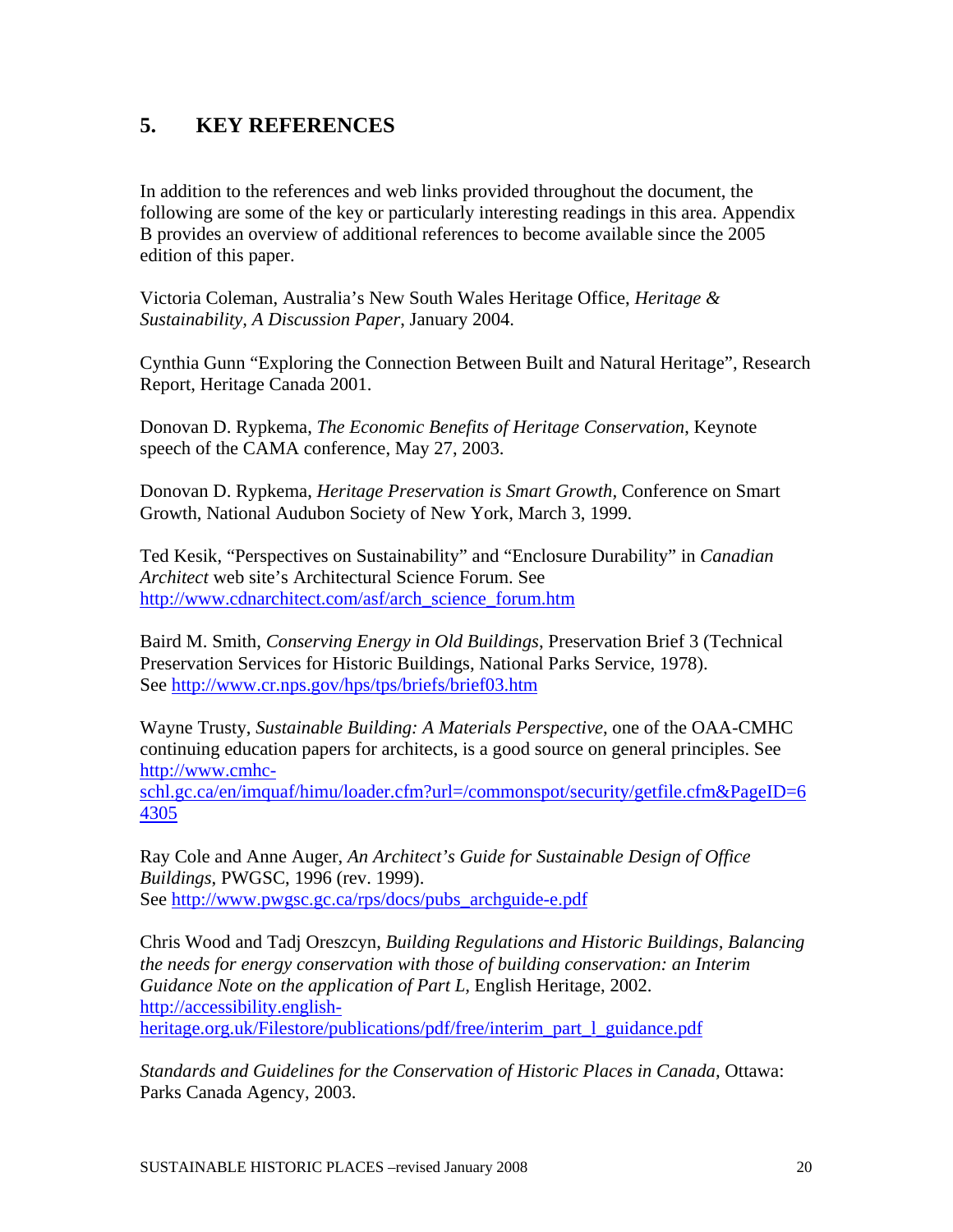# **ENDNOTES**

1

 $1$  HCD brought to the paper experience in adapting a sustainable building assessment system for federal heritage properties, as well as participation in the developing network of heritage professionals preoccupied with these issues. Andrew Powter retired from HCD in 2006. Bianca Lagueux, also from HCD, contributed to the review of this version of the paper.

2 Gro Harlem Brundtland / World Commission on Environment and Development, *Our Common Future,* Oxford University Press, 1987.

<sup>3</sup> "The discourse of sustainable heritage development is derived from two main streams of conservation in development. The first is from the Rio Earth Summit, Agenda 21 and the subsequent World Summit on Sustainable Development (Rio10) in Johannesburg in 2002. The second stream is the final report of the World Commission on Culture and Development, Our Creative Diversity, and its operationalisation through the Stockholm Action Plan in 1998. At the Jo'burg Summit a critical shift took place in the sustainable development discourse. It is summarized in the argument of Professor Arjun Appadurai that 'cultural diversity', 'heritage - both tangible and intangible' and 'sustainable development' are elements of the same endeavour. From there, the discourse of sustainable development matured into a sophisticated paradigm at the Stockholm + 5 meeting on culture and development where the above argument was further developed: that one could only work on the pursuit of sustainable development if cultural diversity planning and associated heritage values were embedded in the approach, whether at the local, national or international level." Dr. Amareswar Galla, Director's Message, Australian National University, Graduate Studies in Sustainable Heritage Development, February 2005. (Note that this graduate studies program was discontinued since 2005, so the original web source is gone.)

<sup>4</sup> The Canadian Heritage Sustainable Development Strategy 2007-09 (SDS), suggests that Canadian Heritage sees themselves as a leader at the forefront of efforts to identify, describe and promote social and cultural dimensions of sustainable development.

5 Canadian Environmental Assessment Agency, *Canadian Environmental Assessment Act-Reference Guide on Physical and Cultural Heritage Resources*, April 1996, Minister of Supply and Services Canada, http://www.ceaa-acee.gc.ca/017/images/cea25\_2e.pdf

 $\frac{1}{6}$  Environment Canada led the development of a new, coordinated and more accountable approach for the fourth round of sustainable development strategies. See http://www.sdinfo.gc.ca/s12\_e.cfm

 $\frac{7}{1}$  The results of Canadian Heritage strategic research in this area were presented at a Canadian Heritagehosted workshop on social and cultural sustainability held on January 26, 2005. See Canadian Heritage - Strategic Research and Analysis. Reader #17: *Heritage & Sustainable Development: Positioning Canadian Heritage*, January 26, 2005 SRA-894.pdf, including papers by Donna Mandeville, Maureen Williams and Sherri Torjman.

<sup>8</sup> Social and Cultural Sustainable Development working group

http://www.pch.gc.ca/pc-ch/pubs/sdd-sds/2004-2006/6\_e.cfm

 $9$  Refer to Performance Report FY 05-06 (Public Works and Government Services Canada's Sustainable Development Performance Report Fiscal Year 2006-2007).<br><sup>10</sup> EcoENERGY Retrofit grants http://www.ecoaction.gc.ca/ecoenergy-ecoenergie/retrofitsmo-

renovationpmo-eng.cfm http://www.ecoaction.gc.ca/ecoenergy-ecoenergie/retrofithomes**renovationmaisons-eng.cfm**<br> $\frac{1}{11}$ Max:

Mentioned as a counterpoint to the CHPIF, which combines planning and construction costs in a potential funding system.<br><sup>12</sup> Declaration of Amsterdam http://www.icomos.org/docs/amsterdam.html

<sup>13</sup> Sustainable development of Urban historical areas through an active Integration within Towns (SUIT), http://www.lema.ulg.ac.be/research/suit/

 $\frac{14}{14}$  Aalborg Charter- European Cities and Towns towards Sustainability http://europa.eu.int/comm/environment/urban/pdf/aalborg\_charter.pdf

<sup>15</sup> Canadian Green Building Council website http://www.cagbc.org/; US Green Building Council website http://www.usgbc.org/; Australia Green Building Council website http://www.gbcaus.org/; World Green Building Council website http://www.worldgbc.org/

<sup>16</sup> http://greenbuilding.ca/iisbe/gbc2k5/gbc2k5-start.htm <sup>17</sup> Victoria Coleman /NSW Heritage Office and Heritage Council of NSW, *Heritage and Sustainability*, *A Discussion Paper,* 12 January 2004, http://www.heritage.nsw.gov.au/docs/sustainability.pdf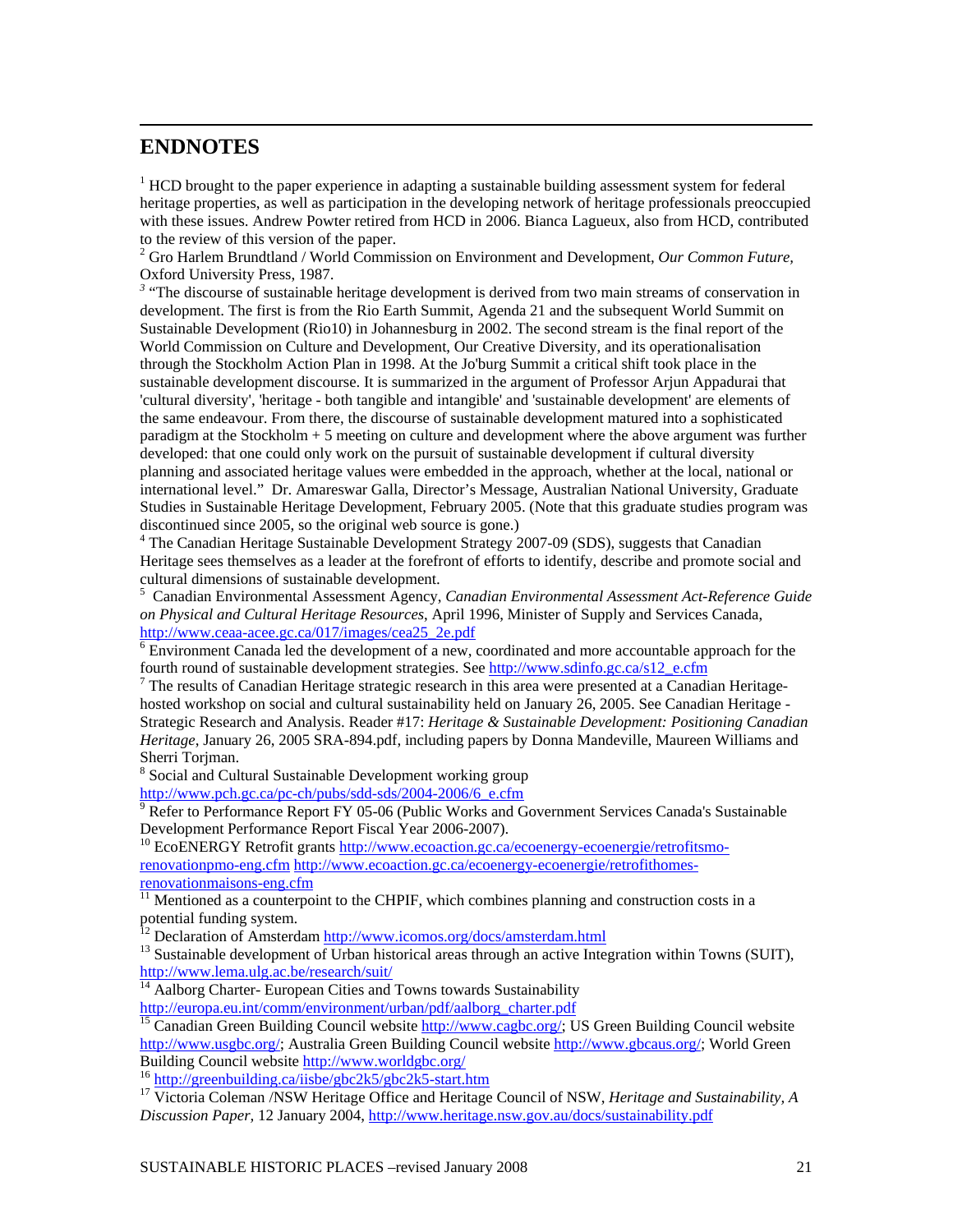18 Donovan Rypkema, *Historic Preservation is Smart Growth,*

http://www.wisconsinhistory.org/hp/smartgrowth/rypkema.asp and Richard A. Bernstein, editor, *A Guide to Smart Growth and Cultural Resource Planning* Division of Historic Preservation, Wisconsin Historical Society, http://www.wisconsinhistory.org/hp/smartgrowth/SmartGrowthGuide.pdf<sup>19</sup> http://www.ucl.ac.uk/sustainableheritage/

<sup>20</sup> The impact of this and other types of energy-savings related strategies on heritage buildings is explored in Chris Wood and Tadj Oreszcyn, *Building Regulations and Historic Buildings, Balancing the needs for energy conservation with those of building conservation: an Interim Guidance Note on the application of Part L*, English Heritage, 2002. *www.english-heritage.org.uk/upload/pdf/ign\_partl\_buildingregs.pdf* 

<sup>21</sup> Jegou and Manzini, "Making a Habit of Sustainability," *Dwell*, October-November 2004.<br><sup>22</sup> Ray Cole and Anne Auger, *An Architect's Guide for Sustainable Design of Office Buildings*, PWGSC,

1996 (rev. 1999).

23 Donovan D. Rypkema, *Heritage Preservation is Smart Growth,* Conference on Smart Growth, National Audubon Society of New York, March 3, 1999.

<sup>24</sup> The Parks Canada definition of Cultural Landscape is: Any geographical area that has been modified, influenced, or given special cultural meaning by people. (Parks Canada's Cultural Resource Management Policy, Glossary, 1994)

25 Baird M. Smith, *Conserving Energy in Old Buildings*, Preservation Brief 3 (Technical Preservation Services for Historic Buildings, National Parks Service, 1978),

http://www.cr.nps.gov/hps/tps/briefs/brief03.htm

<sup>26</sup> Ray Cole and Anne Auger, An Architect's Guide for Sustainable Design of Office Buildings, PWGSC,

1996 (rev. 1999), http://www.pwgsc.gc.ca/rps/docs/pubs\_archguide-e.pdf 27 Donovan Rypkema, *Economic Benefits of Heritage Conservation*, Keynote speech of the CAMA conference, May 27, 2003.

<sup>28</sup> *What is the Integrated Design Process*, Buildings Group, Natural Resources Canada http://www.sbc.nrcan.gc.ca/buildings/idp\_e.asp<br><sup>29</sup> Athena Sustainable Materials Institute, http://www.athenasmi.ca/index.html

<sup>30</sup> Ted Kesik, *Measures of Sustainability*, Canadian Architect-Architectural Science Forum, http://www.cdnarchitect.com/asf/perspectives sustainibility/index frameset.htm

<sup>31</sup> Kesik, *Measures of Sustainability*.<br><sup>32</sup> A few examples in MJ/kg: straw bale 0.24; brick 2.5; asphalt shingles 9.0; steel 32.0; copper 70.6; aluminium 227, Kesik, *Measures of Sustainability*. 33 Ted Kesik, *Enclosure Durability*, Canadian Architect-Architectural Science Forum,

http://www.cdnarchitect.com/asf/enclosure\_durability/index.htm <sup>34</sup> This strategy is not currently available online.

<sup>35</sup> Similar to what happened for old cars and books, that are taken apart for their parts and illustrations. This issue is also discussed in Cynthia Gunn, *Exploring the Connection Between Built and Natural Heritage,*  with respect to a CMHC study on housing deconstruction.

<sup>36</sup> An example of dealing with lead paint is covered in Sharon Park, *Appropriate Methods for Reducing Lead Paint Hazards in Historic Buildings*, http://www.cr.nps.gov/hps/tps/briefs/brief37.htm.

<sup>37</sup> Although a comparative table highlighting the differences between these systems with respect to heritage conservation objectives would be useful, it is not currently available.

<sup>38</sup> LEED Canada was launched by the Canadian Green Building Council (CaGBC) on December 1, 2004

 $39$  These observations are based in particular on the experience of HCD in adapting the Green Globes system for heritage buildings for PWGSC, and the exchange through the APTI sustainable heritage conservation committee about LEED.<br><sup>40</sup> Cole and Auger, *An Architect's Guide*.

<sup>41</sup> For example, reviewing if and how conserving heritage value is addressed in the case of the Seville Theatre Redevelopment Project. A CMHC funded example of the Integrated Design Process See http://www.cmhc-schl.gc.ca/publications/en/rh-pr/tech/03-102-e.pdf<br><sup>42</sup> An example might be the issues around the management of Banff National Park of Canada, a World

Heritage Site that must meet the highest standards of environmental stewardship while protecting the archaeological and heritage resources associated with 11,000 years of human settlement.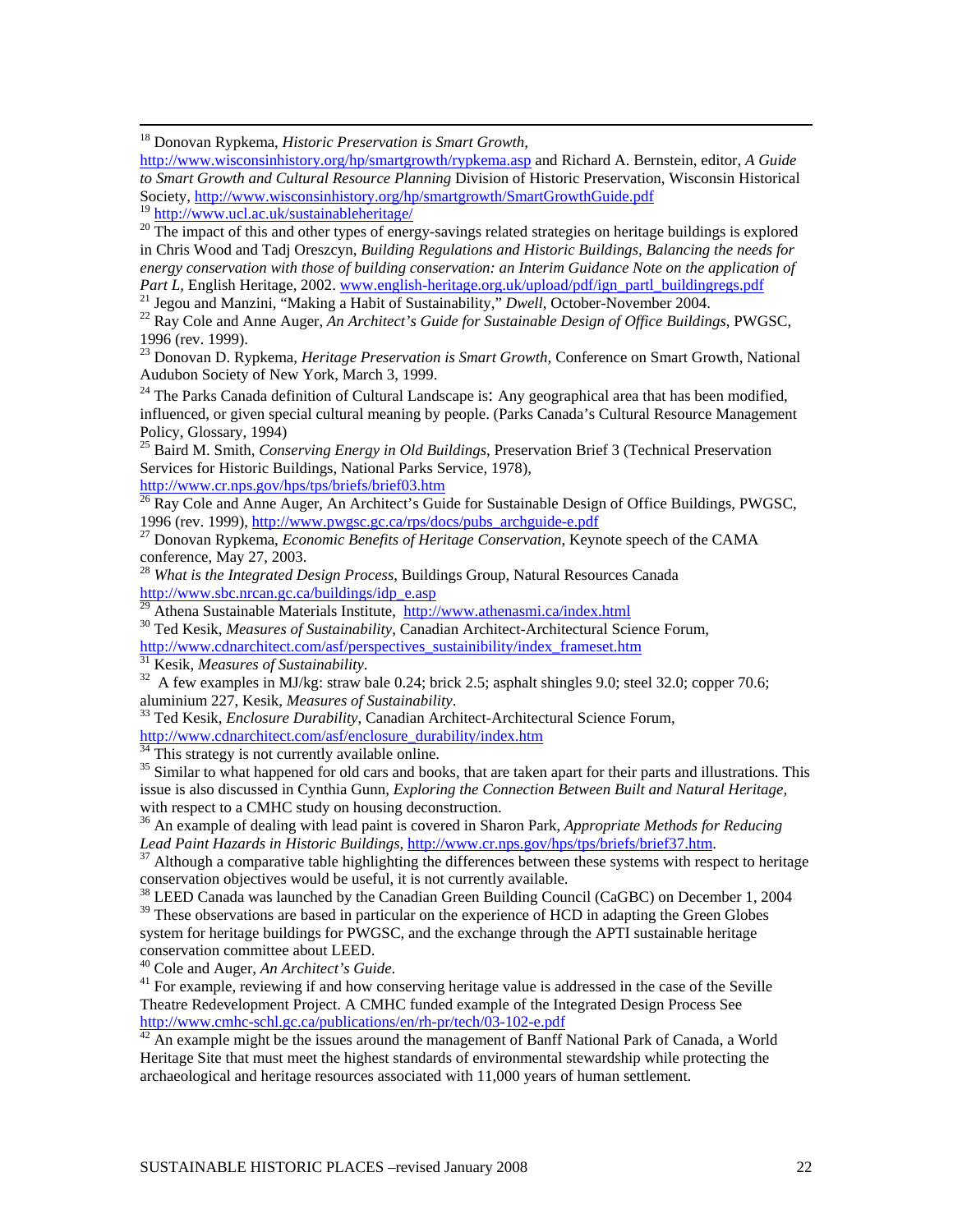# **APPENDIX A- RELATED INITIATIVES SINCE 2005**

Since the original version of this text in February 2005, the number of related initiatives and projects in Canada, the USA and elsewhere has grown exponentially. The following preliminary list provides an overview.

## **Symposia, Workshops, Seminars, Conferences, Lectures, Courses:**

- Association for Preservation Technology Symposium on Sustainable Heritage Conservation, Halifax, NS, September 2005 (see related special issue of the APT Bulletin under publications)
- Heritage Canada Annual Conference, Heritage and Sustainability, Canadian Communities and Kyoto, Regina, Saskatchewan, September 2005 (see proceedings under publications)
- American Institute of Architects, Roundtable on Sustainable Design IV: Preservation and Utilization of the Existing Built Environment, Washington, DC, June 22, 2005 (proceedings available online)
- Green Building Alliance and Pittsburgh History and Landmarks Foundation, Greening Historic Properties National Summit, Pittsburgh, PA, November 2006 (see related white paper)
- Federal Energy Management Program (FEMP), Workshop on Historic Preservation and Energy Efficiency in Federal Buildings,' December 2006, Washington, DC (see related proceedings under publications)
- Government Historic Estates Unit (GHEU) Annual Seminar, "Cutting Down on Carbon, Improving the Energy Efficiency of Historic Buildings," English Heritage, / Buildings Research Establishment (BRE), Garston, UK, October 2007 (see related proceedings under publications)
- Royal Architectural Institute of Canada (RAIC), continuing education seminar "Integrated Sustainability Assessment of Heritage Buildings and Sites," OAA/RAIC annual conference, Toronto, June 2007
- Ontario Heritage Trust –continuing education workshop "Architectural Conservation: Sustainable by Design," OAA/RAIC annual conference, Toronto, June 2007
- Real Property Institute of Canada (RPIC) workshop "Integrated Sustainability Assessment of Heritage Properties" at annual conference, November 2006 (Powerpoint available on RPIC website)
- SFU City Program with BC Heritage Branch annual workshop "The Challenge of Sustainability for Heritage Conservation," February 16, 2007, (audio files available on SFU website, http://www.sfu.ca/city/city\_pgm\_mp3.htm)
- National Preservation Institute/ AIA- Green Strategies for Historic Buildings Seminar, San Antonio, Texas May 2, 2007
- ICOMOS Scientific Committee meeting on Heritage and Global Climate change, October 2007, Pretoria, South Africa
- National Conference of State Historic Preservation Officers Annual Meeting Square Table Discussion on The Greening of Historic Properties and LEED, Washington DC, Feb.26, 2007 (agenda and background materials http://www.ncshpo.org/HPFPreservation/LEED.htm#Next)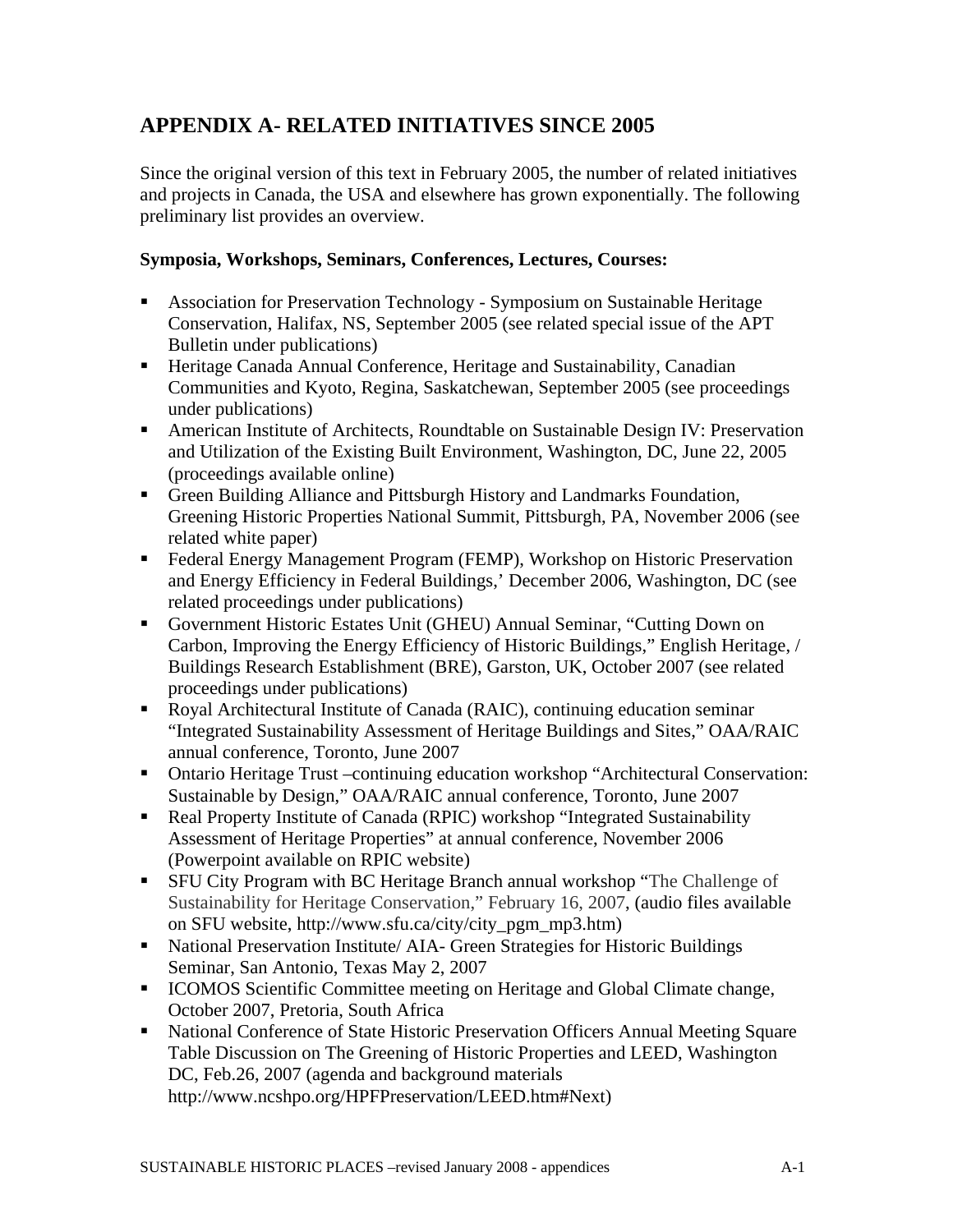## **Websites :**

- **Historic Places Initiative-fact sheets on Energy, Climate change, Jobs, etc** http://www.historicplaces.ca/protect-proteger/pro\_e.aspx#climate
- Heritage Canada advocacy site –Heritage conservation saves energy http://www.advocacyaction.org/english/conservation/introduction.htm
- National Trust for Historic Preservation advocacy site Sustainability http://www.nationaltrust.org/green
- **English Heritage / HELM Protecting the Historic Environment** http://www.helm.org.uk/server/show/nav.9255
- Whole Building Design Guide –Sustainability and Historic Preservation case studies
- Canada Mortgage and Housing Corporation Case Studies –Residential Intensification, energy retrofits period houses, etc involving existing housing / historic buildings and neighbourhoods

## **Projects (Funding sources):**

- Brownfield Case Studies (Province of Ontario/ Ontario Municipalities)
	- o 51 division Toronto Police Service
	- o Kaufman Footwear Building, Kitchener, Ontario
- **Brickworks Don Valley, Toronto (Evergreen, federal)**
- Red River College, Exchange District, Winnipeg (provincial, C-2000)
- Benny Farm, Veterans Housing, Montreal (CMHC)
- Now House, Veterans housing, Toronto (CMHC)
- Rupert Building, Winnipeg (CIER)
- Mole Hill housing, Vancouver (BC and Vancouver Housing)
- Toronto residential towers (Clinton fund)
- LEED certified projects involving "historic preservation" in the USA, including:
	- o Presidio, San Francisco, CA
	- o Lincoln's Cottage, Washington, DC
	- o Trinity Church, Boston, MA
- AIA Cote Top Ten Green Award winners involving "historic preservation, including:
	- o Immaculate Heart of Mary motherhouse, Monroe, Indiana
	- o Philadelphia Forensic Science Centre, Philadelphia, PA

## **Research:**

■ BC Government Heritage Branch with U. Victoria and Athena Institute: studies on LCA/ embodied energy of historic buildings and energy efficient window repair (contact Jennifer Iredale)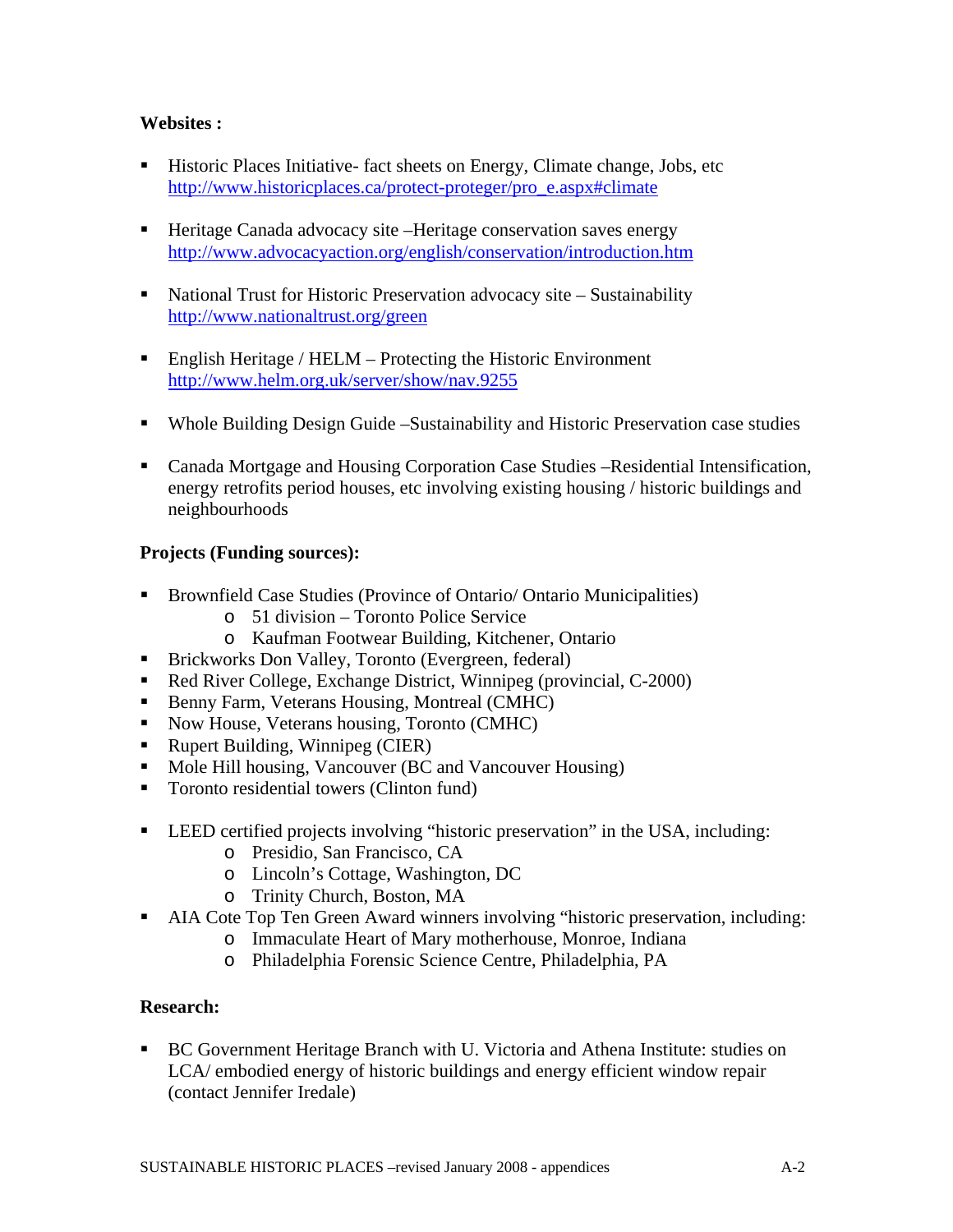# **APPENDIX B- LITERATURE REVIEW SINCE 2005**

Conference Proceedings:

Heritage Canada annual conference proceedings, Heritage and Sustainability, Canadian Communities and Kyoto, September 2005 http://www.heritagecanada.org/eng/news/archived/conference\_proceedings/Heritage5-En-final.pdf

Government Historic Estates Unit (GHEU) Annual Seminar, "Cutting Down on Carbon, Improving the Energy Efficiency of Historic Buildings," English Heritage, Résumé of Presentations, Buildings Research Establishment (BRE), Garston, UK, October 9, 2007 http://www.helm.org.uk/upload/pdf/BRE-seminar.pdf

Federal Energy Management Program (FEMP), "Proceedings of the Workshop on Historic Preservation and Energy Efficiency in Federal Buildings,' Dec.6-7, 2006, Washington, DC. http://www1.eere.energy.gov/femp/pdfs/ee\_historicbldgs\_report.pdf

Green Building Alliance and Pittsburgh History and Landmarks Foundation, Greening of Historic Properties National Summit- "White Paper: Pinpointing Strategies And Tactics For Integrating Green Building Technologies Into Historic Structures," November 2006 http://www.gbapgh.org/GreenHistoric.pdf

*APT Bulletin*, *The Journal of Preservation Technology*, Special issue on Sustainable Preservation, 2005, 36-4, including:

Cavallo, James, "Capturing Energy-Efficiency Opportunities in Historic Houses"

Elefante, Carl, "Historic Preservation and Sustainable Development: Lots to Learn, Lots to Teach"

Jackson, Mike, "Embodied Energy and Historic Preservation: A Needed Reassessment"

Helena Meryman, "Structural Materials in Historic Restoration: Environmental Issues and Greener Strategies"

Powter, Andrew and Susan Ross, "Integrating Environmental and Cultural Sustainability for Heritage Properties"

Rose, William B., "Should the Walls of Historic Buildings be Insulated?"

Sedovic, Walter and Jill H. Gotthelf, "What Replacement Windows Can't Replace: the Real cost of Removing Historic Windows"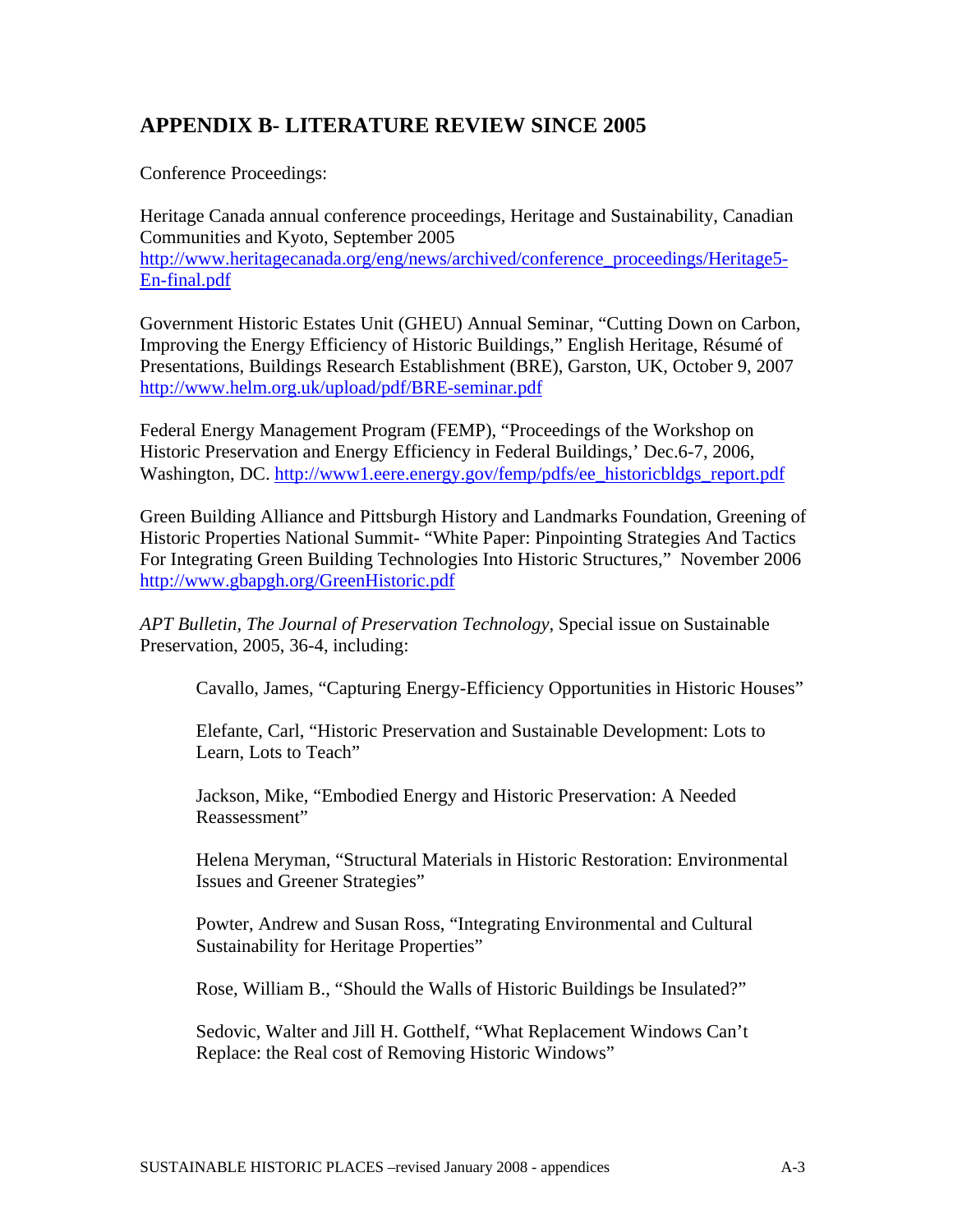*Alternatives, Canadian Environmental Ideas + Action,* Double Issue: Measuring Progress and Building Heritage, Volume 33, Numbers 2 & 3, 2007, including:

Robert Shipley and Jason Kovacs, "Editorial- From Bottles to Buildings"

Marc Denhez, "Reusing Cities, We have reuse policies for beer bottles, so why not for buildings, neighbourhoods and entire cities? / Codes of Best Practice"

Rodney Wilts, "Rehab It, Making the most of existing resources / Six Ways to Maximize Reuse Opportunities"

Sue Carter Flinn, "Greening on a Shoestring, The Ecology Action Centre's new green home is now a retrofit demonstration."

Sheryl Boyle, "Borrowed from Barns and Churches, Retrieving good design principles from early industrial architecture."

Edmund P. Fowler, "Heritage in the 'Burbs, How to make suburbs a lasting legacy."

Valentin Schaefer and Eric Higgs, "Modern Babylon, City parks can be celebrated treasures, but the real trick is to integrate ecological heritage into urban life."

Teutonico, Jeanne Marie and Frank Matero, *Managing Change: Sustainable Approaches to the Conservation of the Built Environment*, Getty Conservation Institute, 2003.

Susan Balderstone, "Built Heritage: A Major Contributor to Environmental, Social and Economic Sustainability," SUSTAINABILITY FORUM DISCUSSION PAPER, Heritage Victoria, March 2004, http://heritage.vic.gov.au/pages/pdfs/Sustainability\_Heritage\_paper.pdf

Peter Wils and Chris Eves, "Economic and Social Benefits of Heritage Property," Research Paper, New South Wales Heritage Office, 2005 http://www.heritage.nsw.gov.au/docs/benefits\_heritage05.pdf

Ross, Susan, "Saving Heritage is Key to Sustainable Development," *Heritage*, Spring 2006, http://www.heritagecanada.org/eng/news/archive.html#mag

Sims, Craig and Andrew Powter**, "**Improving Thermal Performance of Historic Windows**,"** *Heritage*, Spring 2007, http://www.heritagecanada.org/eng/news/archive.html#mag + other similar articles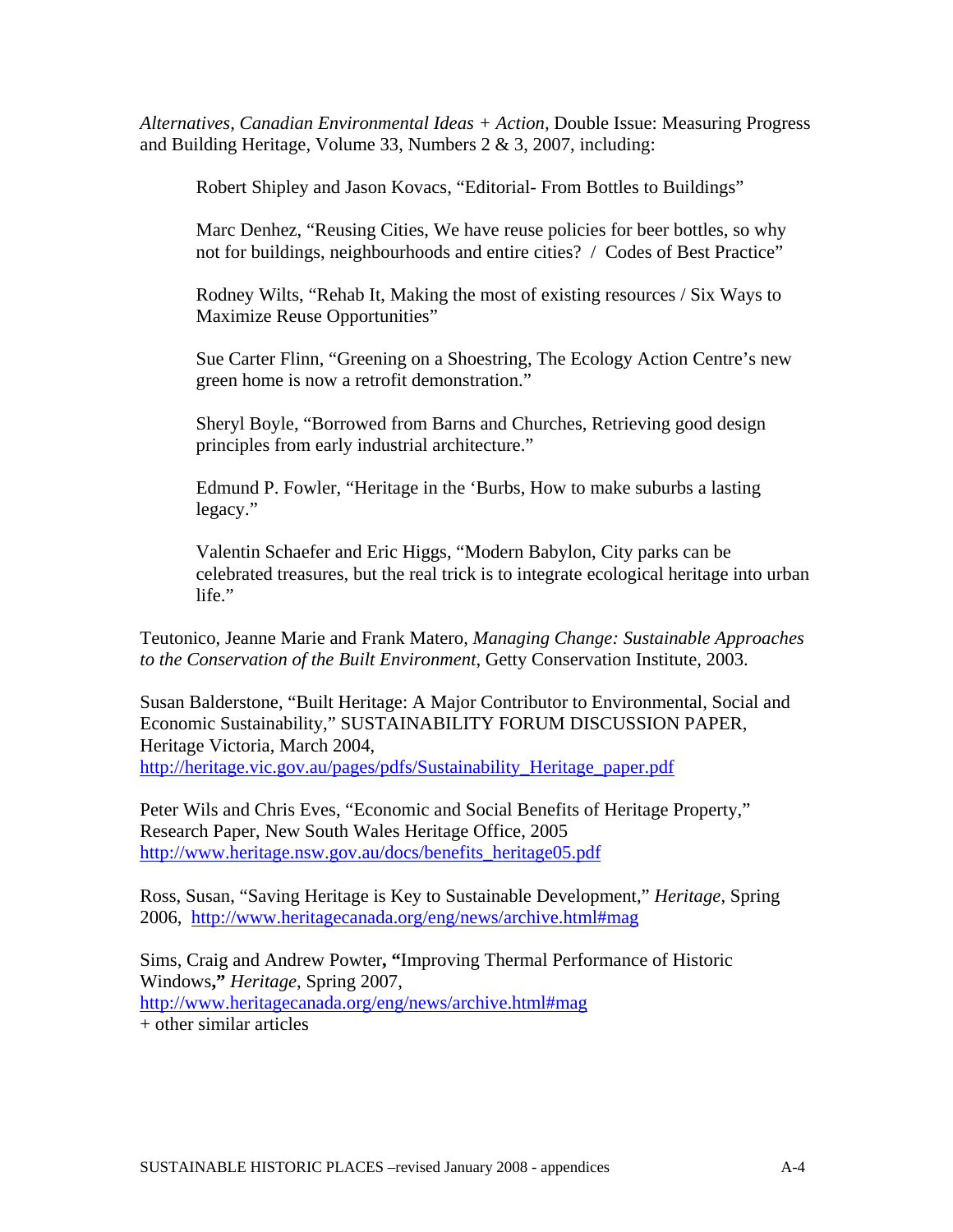Roberts, Tristan, "Historic Preservation and Green Building: A Lasting Relationship," Environmental Building News, Vol.16, no.1, January 2007, http://www.buildinggreen.com/articles

Alex Wilson and Allyson Wendt, The Challenge of Existing Homes: Retrofitting for Dramatic Energy Savings," *Environmental Building News*, July 2007, http://www.buildinggreen.com/articles

Richard Moe, president National Trust for Historic Preservation "Sustainable Preservation: Historic Preservation's Essential Role in Fighting Climate Change," presentation notes, Washington, DC, December 2007, http://www.nationaltrust.org/news/2007/20071213\_scully.html

Magazine of the National Trust for Historic Preservation*, Preservation*, The Green Issue, Jan. Feb. 2008, http://www.nationaltrust.org/Magazine/current/feature1.htm

English Heritage, Micro Wind Generation and Traditional Buildings, 2007, http://www.helm.org.uk/upload/pdf/MicroWind.pdf  $+$  other similar documents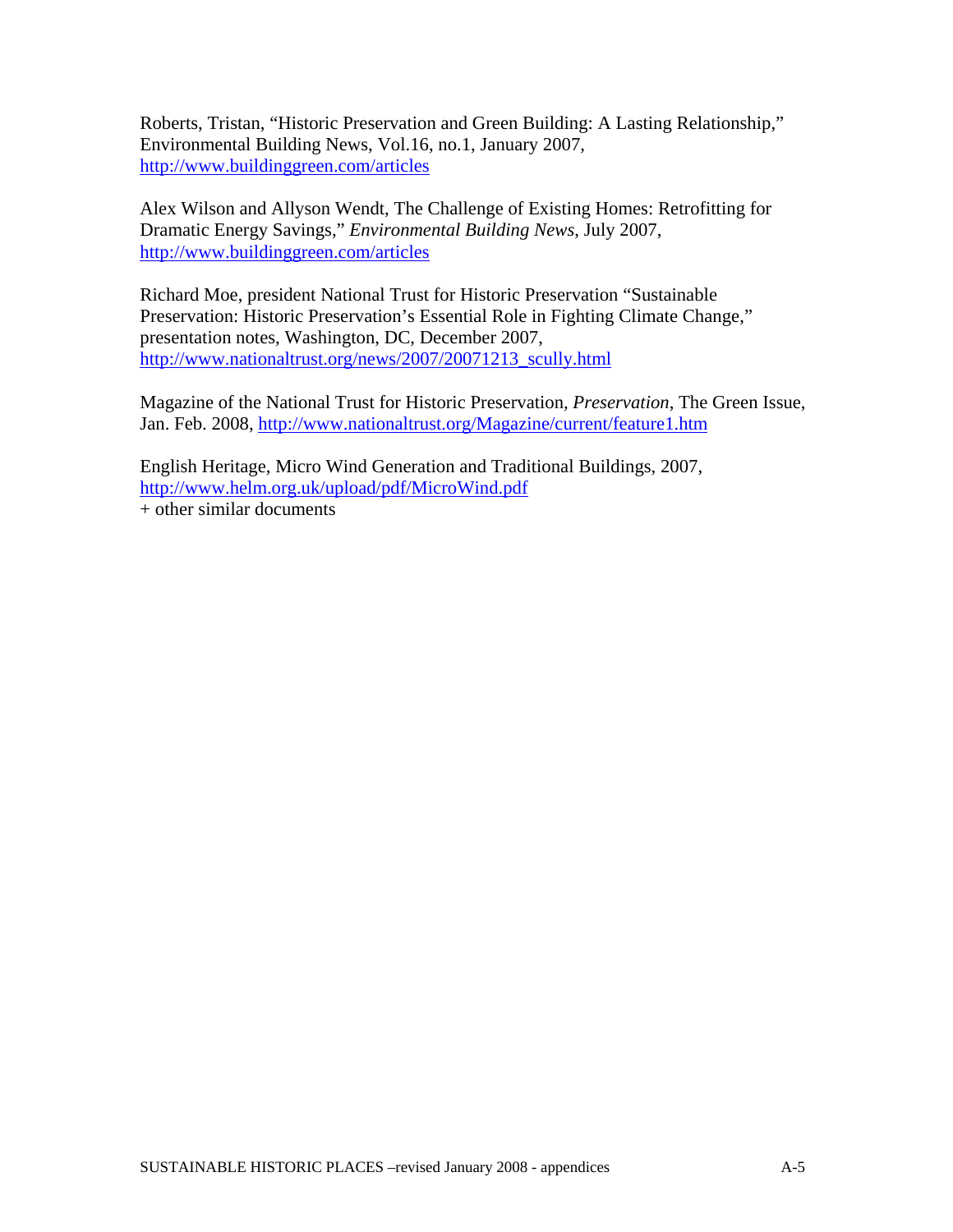# **APPENDIX C- EXAMPLES**

The following examples selected for the first version of this paper, are presented to suggest a range of issues raised by the integration of sustainable development objectives with the conservation of various types and locations of heritage sites and buildings.

#### **Example A- federal heritage building**

*Observations on the application of an environmental building assessment system for a project involving a heritage building.* 

When this paper was originally written in 2005, the former USA Embassy was being adapted to accommodate the new Portrait Gallery of Canada. The adaptive reuse project included construction of a new addition of similar size to the heritage building. The former USA Embassy is a Classified Federal Heritage Building. The design included retention of all structure, exterior facades and most of the plan and interior fabric, finishes and fittings, seismic reinforcement, thermal upgrading of the envelope, and major changes to the interior environment particularly elevated relative humidity. The rating system been applied at the time was the USGBC LEED –NB (new buildings).<sup>TM</sup>

Observations in relation to this project include:

- 1. The design is generally respectful of the heritage character of the building.
- 2. The LEED-NB  $^{TM}$  sustainability assessment system is being used to guide sustainable decision-making as the design develops.
- 3. At the Design Development stage the project would not achieve the LEED silver target and might not be rated LEED certified, the lowest rating.
- 4. The design was generally considered to be sustainable in terms of energy use during construction and operational energy, use of resources, production and management of waste, and new materials selection and supply. The downtown location and lack of parking made use of public transit the only feasible transit choice for occupants.
- 5. The project was not awarded points for high continuity of embodied energy and extended life cycle of materials and assemblies. Points in other significant areas were minimal. A number of points were not applicable to a conservation project on heritage building.
- 6. The project was not awarded several points for inherent characteristics as an existing building with heritage qualities. For example, it is located in a previously serviced, dense downtown area without open space or requirement to water landscaping.
- 7. The project was awarded several points for inherent characteristics as an existing building with heritage qualities. For example, its location on public transit routes and accessibility by bicycle.
- 8. A number of rating criteria conflicted with the functional program (For example, display galleries).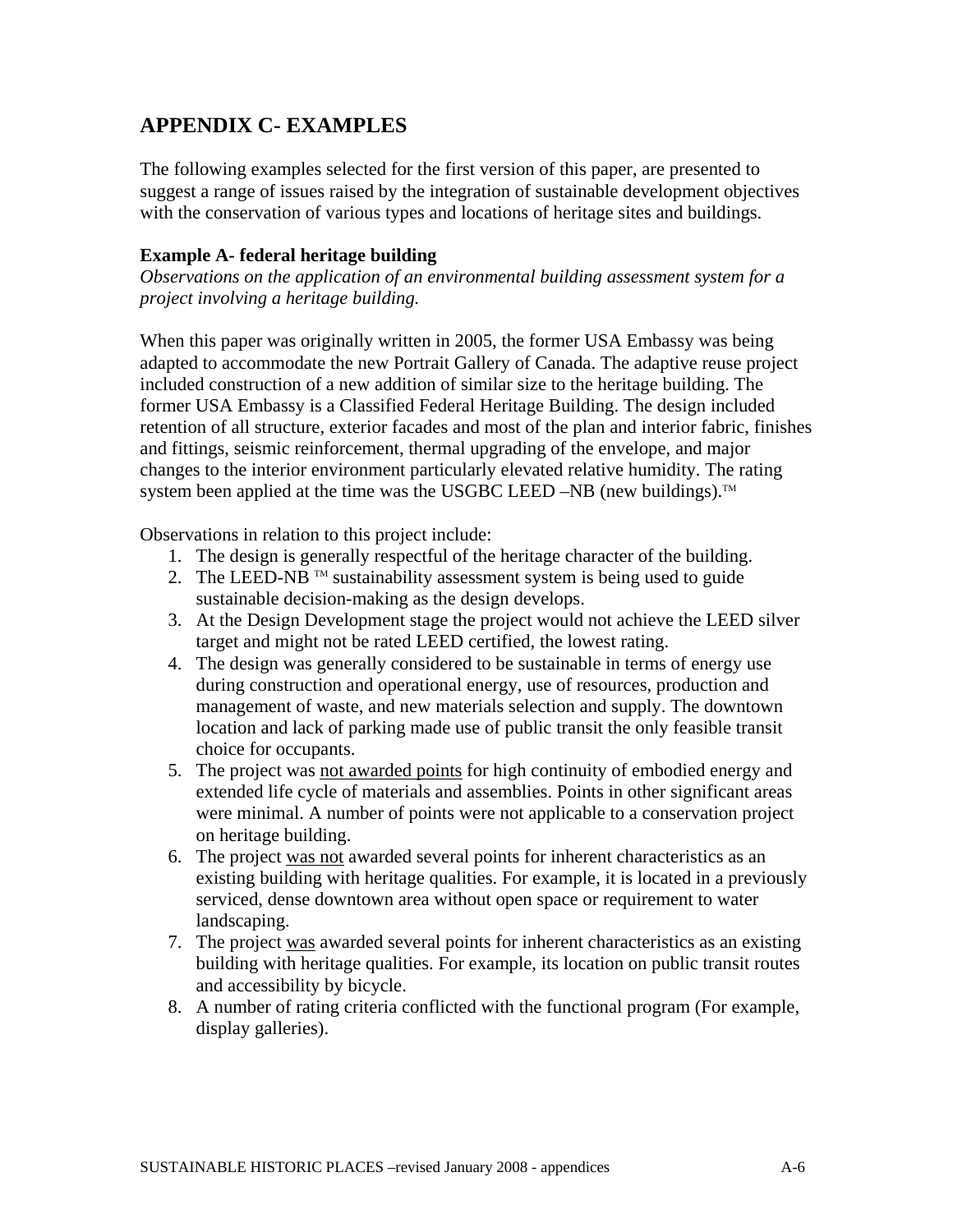#### Conclusions:

The environmental sustainability rating did not contribute to rating the project's cultural or social sustainability or acknowledge its cultural significance

The LEED NB rating system, designed for new construction or major rehabilitation (strip to the skeleton) type projects was not a suitable tool for measuring and guiding the sustainability of this heritage building. However, it was actively used for making decisions about systems, heat and cooling sources, wastewater treatment and other aspects of the design. Some aspects of the project were not pursued (eg. green roof). Heritage impacts influenced consideration of several points. Capital cost was a major consideration in decision-making.

**Example B- A development in an urban/ historic district- integrated conservation**  *Observations on a federally funded, community development oriented, for green project involving several heritage properties. The project required balancing the socio-economic and cultural objectives of urban conservation.* 

The new campus for Red River College in the Winnipeg Exchange District (a National Historic District) was completed in 2003 with funding from the federal government from the C2000 programme. The project incorporated a row of five municipally listed commercial heritage buildings on Princess Street. The design included retention of the facades, reconstruction of the party walls and back facades, and integration of some salvaged interior elements in new locations. A further warehouse building outside the historic district and not listed by the city was also rehabilitated.

The project has been widely recognised for its "green design", including the reuse of existing heritage properties, and many features related to the new parts of the project (envelope performance, green roofs, daylight design, etc.). It was chosen as one of the three Canadian entries at the 2002 Green Building Challenge. The project is also seen as an important contribution to the potential economic revitalization of the Exchange district as a whole.

Issues to consider in relation to this project include:

1) The standards applied to conservation work in the context of a federally funded project with sustainability objectives are not consistent with the *Standards and Guidelines for the Conservation of Historic Places in Canada* .The project would probably not have been certified as eligible for CHPIF funding because of the loss of heritage value due to demolition and reconstruction work. As examples: the project included replacing windows in repairable condition to meet energy-efficiency goals, and reuse of fragments of character-defining elements in new areas of the building.

2) Balancing the socio-economic and cultural objectives of urban conservation, or the benefits of the new use of the site for the district as a whole with the appropriateness of the interventions at the scale of specific buildings